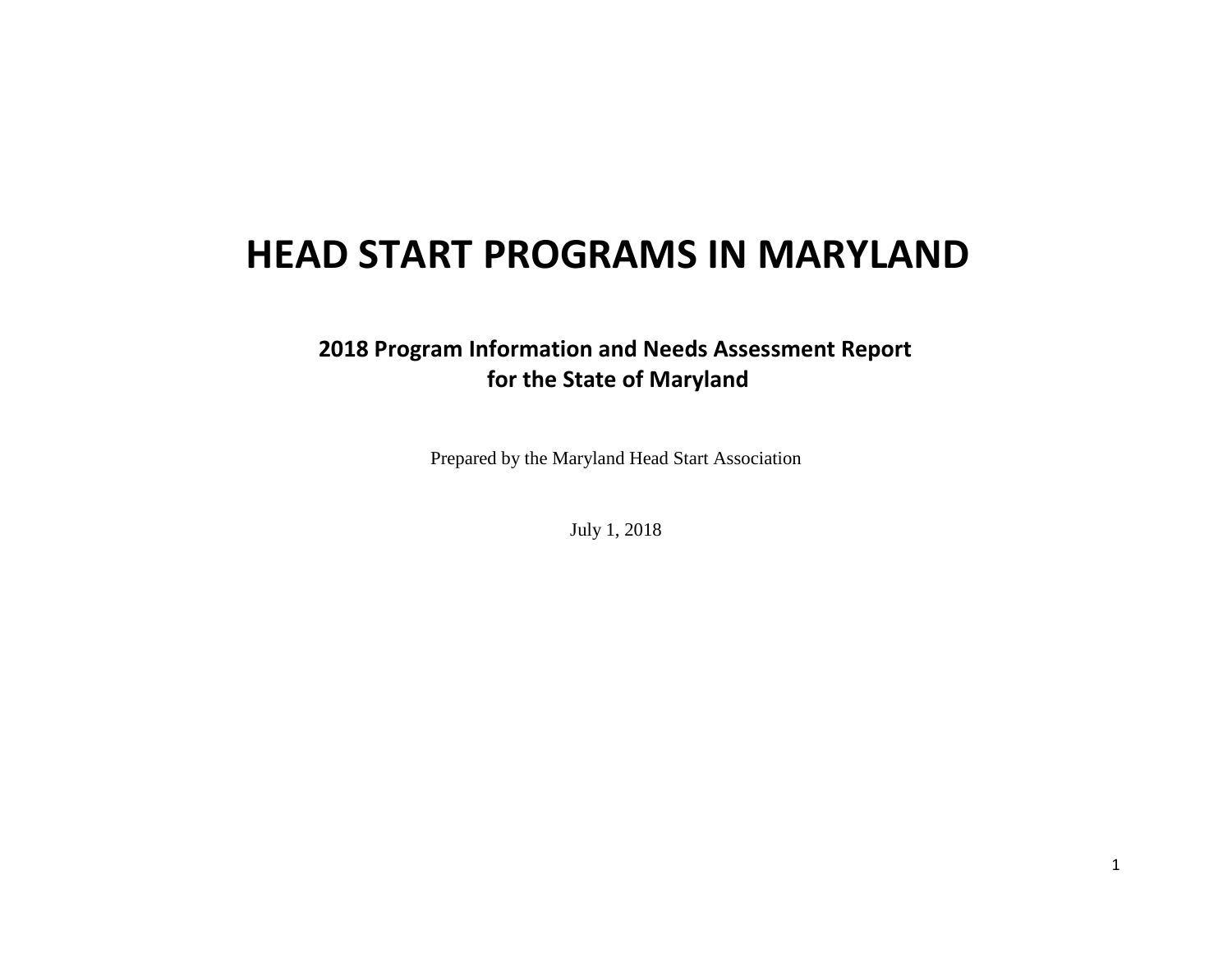There are 54 Head Start Programs in Maryland. This number includes 19 Head Start Programs and 35 Early Head Start Programs.

| <b>Agency Types</b>                                            |    |
|----------------------------------------------------------------|----|
| <b>Community Action Agencies (CAA)</b>                         | 15 |
| Government Agency (Non-CAA)                                    |    |
| Private/Public For-Profit                                      |    |
| Private/Public (Non-CAA) (e.g., church or non-profit hospital) | 26 |
| School System                                                  |    |
|                                                                |    |
| ntal                                                           |    |

| <b>Agency Descriptions</b>                                                              |    |
|-----------------------------------------------------------------------------------------|----|
| Delegate Agency                                                                         |    |
| Grantee that directly operates program(s) and has no delegates                          | 30 |
| Grantee that maintains central office staff only and operates no<br>program(s) directly |    |
|                                                                                         |    |
|                                                                                         |    |

| <b>Total Cumulative Enrollment</b> |        |
|------------------------------------|--------|
| Total cumulative enrollment        | 11,185 |
| Children                           | 11,002 |
| <b>HS Children</b>                 | 8,574  |
| <b>EHS Children</b>                | 2,428  |
| Pregnant Women (EHS)               | 183    |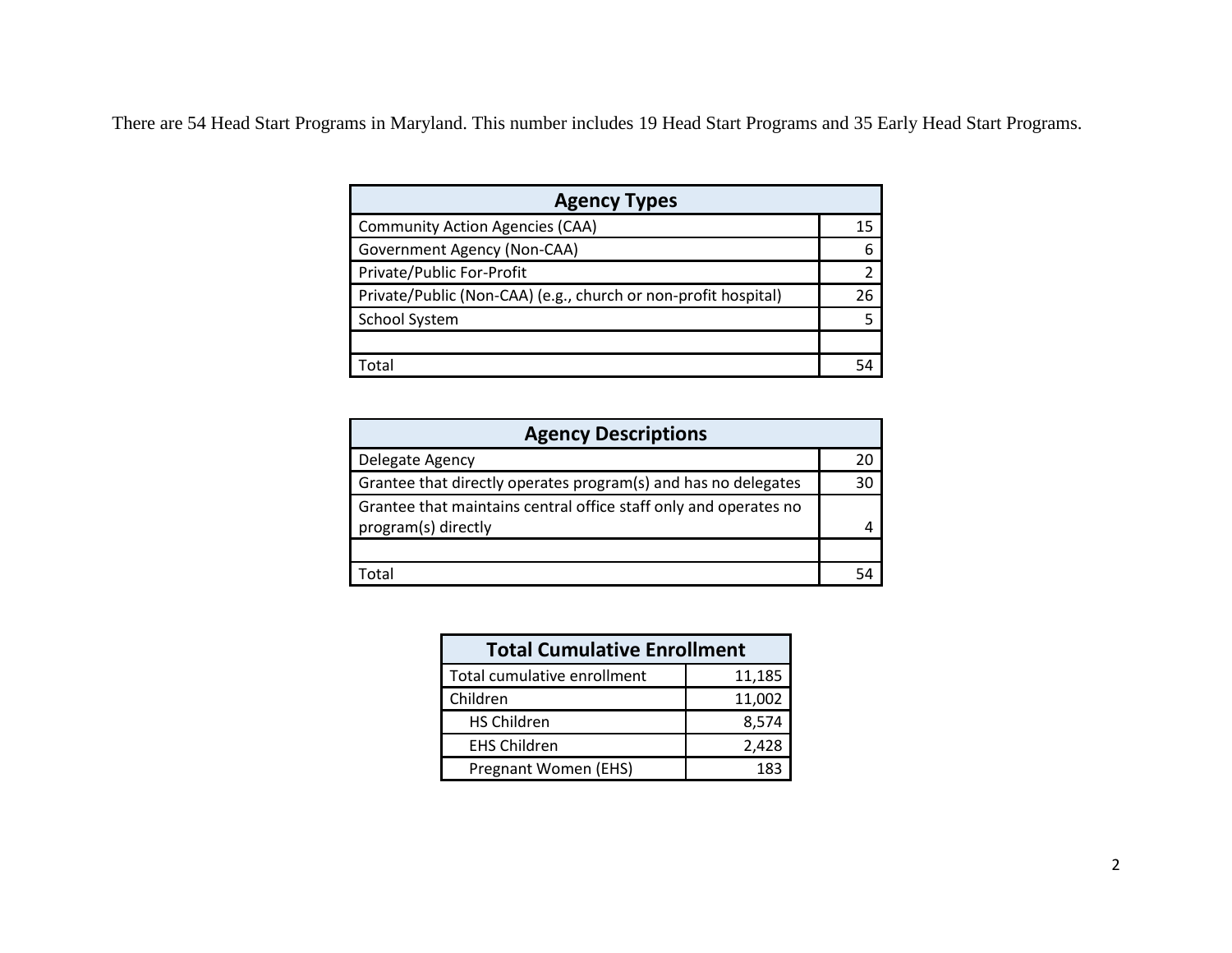Programs in the state of Maryland received federal grant funds totaling \$96,069,636 to service Head Start (HS) families, Early Head Start (EHS) families and EHS-Child Care Partnerships.<sup>1</sup> All programs follow the national Head Start Performance Standards (HSPPS) for providing quality services to children and families. Grantees and delegate agencies as shown above, include public school districts, community action agencies (CAAs), local government agencies which are not CAAs, private non-profits, and organizations with faith-based affiliations.

In addition to the base federal grants, Head Start grantees are required to provide 20% of the program budget from non-federal share, or in-kind, sources. The collective in-kind goal of Maryland Head Start Programs is over \$19 million.

One of the local contributions to Head Start programs comes from supplemental State funds through the Maryland State Department of Education (MSDE). MSDE makes available grants to expand the number of high quality, comprehensive, programs available to children across the State. In 2016-2017, the appropriation for the Head Start and Early Head Start Supplemental was \$1.8 million.

MSDE's Division of Early Childhood has also helped promote Head Start participation in the Maryland Quality Rating Improvement System known as Maryland EXCELS. Around the State, the Division of Early Childhood's Quality Support Specialists and the Maryland Child Care Resource and Referral Network technical assistance staff have worked with Head Start programs to facilitate their enrollment.

The **Improving Head Start for School Readiness Act of 2007**, requires that each year *"the State Director of Head Start* Collaboration shall conduct an assessment that addresses the needs of Head Start agencies in the State with respect to collaboration, *coordination and alignment of services, and alignment of curricula and assessments used in Head Start programs with the Head Start Child Outcomes Framework and, as appropriate, State early learning standards."*

 $\overline{a}$ 

<sup>1</sup> *Maryland State Fact Sheet* [PDF]. (2018). National Head Start Association. Available at: https://www.nhsa.org/files/resources/2017-fact-sheet\_maryland.pdf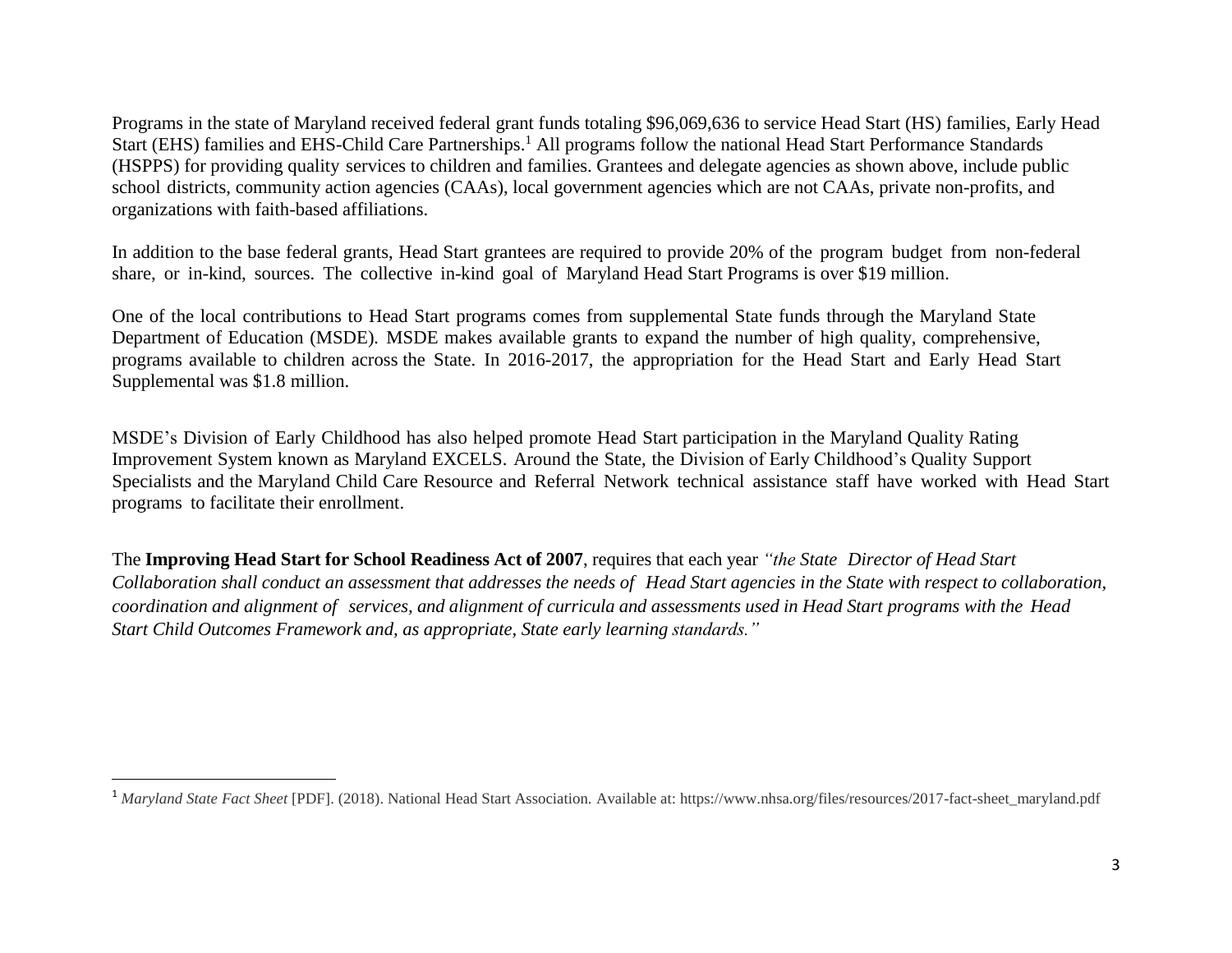# **METHODOLOGY**

In 2017 the Head Start State Collaboration Office (HSSCO) continued to work with MHSA on their five federal priorities which are:

- 1. Partner with State Childcare Systems emphasizing the Early Head Start-Child Care Partnership (EHS-CC) Initiatives
- 2. Work with the State efforts to collect data regarding early childhood programs and child outcomes
- 3. Support the expansion and access for high quality, workforce and career development opportunities for staff
- 4. Collaborate with State Quality Improvement Systems (QRIS)
- 5. Work with State School Systems to ensure continuity between Head Start and Kindergarten Readiness Assessment (KRA)

Surveys and discussions were conducted with Head Start and Early Head Start programs across the State online, during the 2017 MHSA Fall Conference, 2018 MHSA Spring Conference, Directors Meetings and during a Strategic Planning meeting. Respondents were asked open ended questions to determine the needs of the state pertaining to a specific priority.

# Collection of Data

- Discussions were held at monthly Director meetings on 11/9/2017, 1/30/2018, and 6/5/2017; 10 programs participated.
- A strategic planning meeting specifically focusing on the federal priorities was held on 3/29/2018
- Surveys and Discussions were distributed and facilitated at the 2017 Fall Conference from  $11/7/2017 11/10/2017$  and 2018 Spring Conference from 5/9/2018 – 5/11/2018
- Information was also gathered during committee meetings such as Public Policy and Training and Technical Assistance.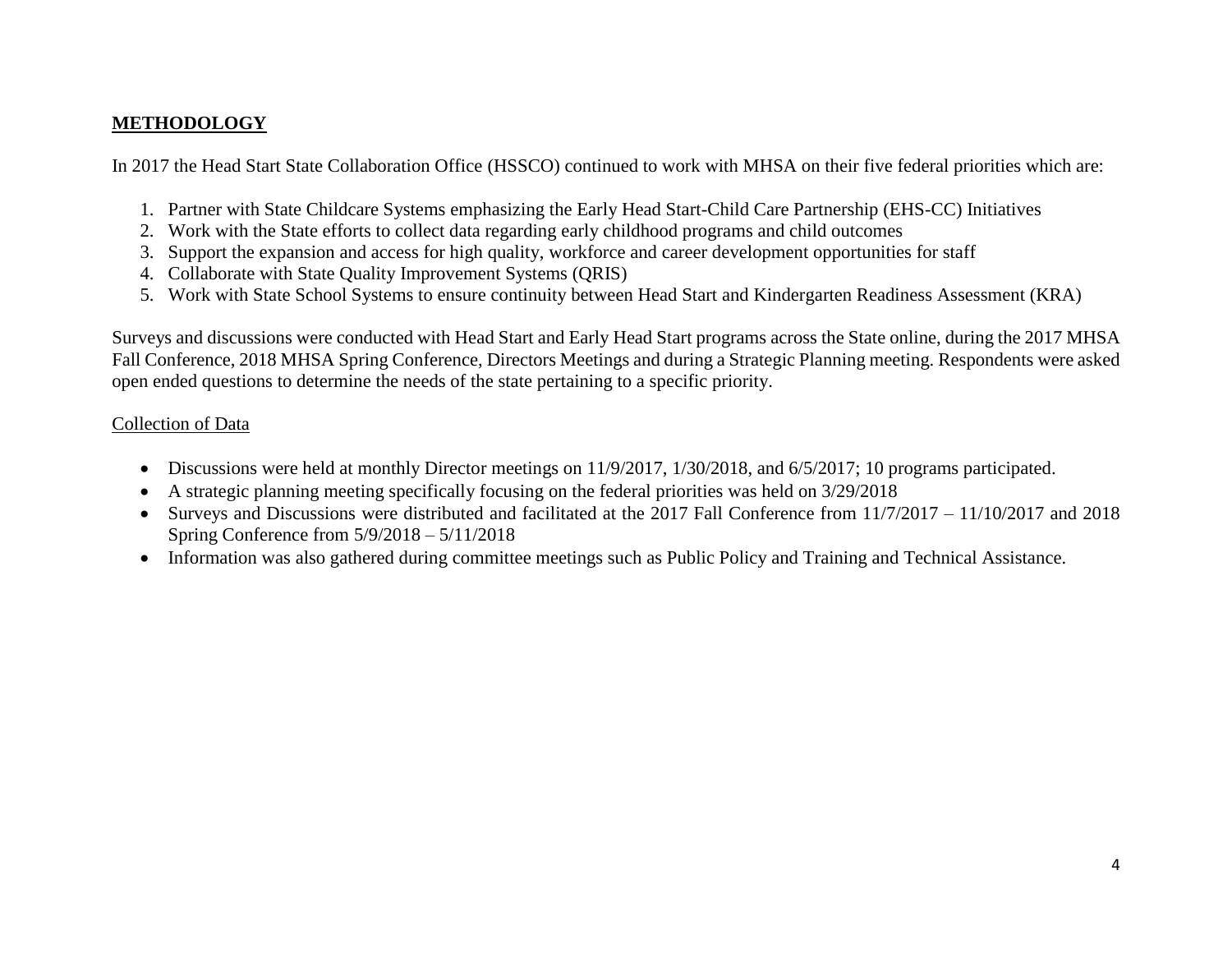#### Participating Programs

Allegany County Human Resources **Maryland Family Network** Associated Catholic Charities Carroll Co. Maryland Rural Development Corp. Associated Catholic Charities Harford Co. Montgomery County, Maryland Government Board of Education Calvert County **Regional S. Lourie Center** Board of Education St. Mary's Co. Shore Up! Inc. Catholic Charities Head Start, Baltimore City SMTCCAC, Inc. Head Start Catholic Charities Head Start/Early Head Start, Carroll County Young Men's Christian Association of Frederick Co. Community Action Council of Howard County YMCA of Central Maryland, Anne Arundel Dayspring Head Start YMCA of Central Maryland, Baltimore City Family Services Inc. The Services of Central Maryland, Baltimore County Garrett County Community Action Committee, Inc. Head Start Head Stat of Washington County Mayor & City Council of Baltimore City

The development of this needs assessment was based on reoccurring themes noted in the responses. Respondents also gave input to the most important issues impacting our region and strategies to either build on the strength of those priorities or to mitigate the challenges.

# **Priority Needs and Strategies to Address Them**

# **Partner with State Childcare Systems emphasizing the Early Head Start-Child Care Partnership (EHS-CC) Initiatives.**

Early Head Start staff and Child Care partners report similar needs to those of the 2017 assessment with professional development as the primary need. EHS Partners and Head Start programs report a need for training in fiscal management and transitioning from EHS to Head Start. They also report there is a need for potential partner programs to understand the complexities of the EHS-CC Partnership before they plan to partner with a program. Another need indicated by partners and programs, is the need for funding to support quality, i.e. teacher education, higher wages, curriculum, facility, furniture, etc. Programs must continue to grasp the meaning, implications, and how to apply the Head Start Program Performance Standards (HSPPS) released in September of 2016.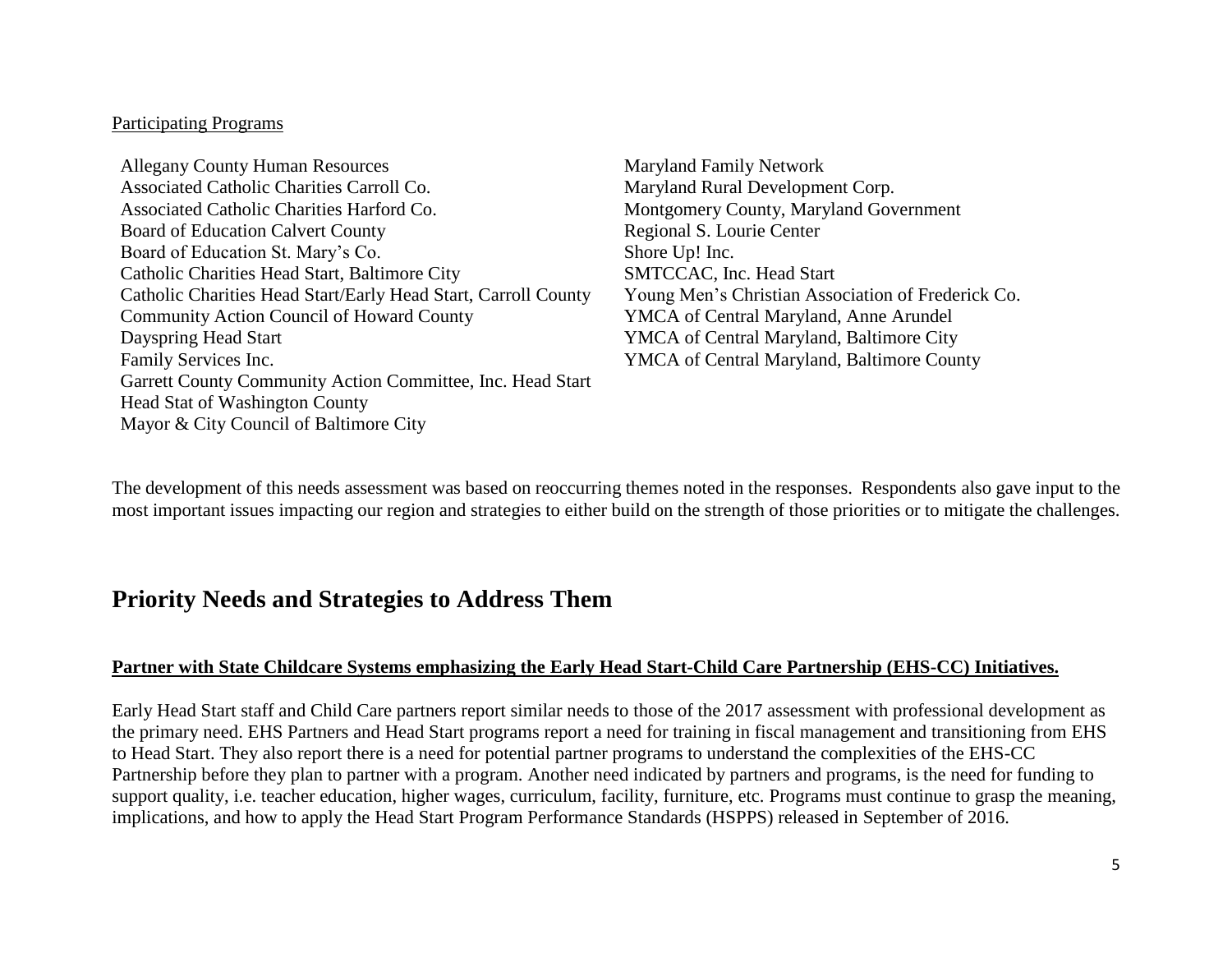# Strategies to Address the Need

| Goal               | To prepare and assist Head Start, Early Head Start, and Child Care programs to participate in EHS-CC<br>Partnerships to improve services.                                                                                                                                                                                                                                                                                                                                                                                                                                                                                                                                                                                                                                                                                                                                 |
|--------------------|---------------------------------------------------------------------------------------------------------------------------------------------------------------------------------------------------------------------------------------------------------------------------------------------------------------------------------------------------------------------------------------------------------------------------------------------------------------------------------------------------------------------------------------------------------------------------------------------------------------------------------------------------------------------------------------------------------------------------------------------------------------------------------------------------------------------------------------------------------------------------|
| <b>Objective 1</b> | Support and create projects and trainings that educate HS, EHS and Child Care programs on the EHS-CC Initiative                                                                                                                                                                                                                                                                                                                                                                                                                                                                                                                                                                                                                                                                                                                                                           |
| <b>Strategies</b>  | Partner with Region 3 Training and Technical Assistance, MSDE and the Maryland State Child Care<br>Association (MSCCA) to provide training on the EHS-CC initiative at MHSA and MSCCA conferences;<br>especially in the areas of fiscal management and transitions.<br>Share information and updates on the EHS-CC initiatives from the Office of Head Start with all<br>stakeholders.<br>Continue to update the EHS-CC Partnership resource page on MHSA website.<br>Promote collaboration with the Child Care Training Institute to design training tracks for Child Care<br>providers that are interested in partnering with Head Start program (HS and EHS) to expand EHS.<br>Training with EHS-CC Administrators and Child Care partners on the 2016 HSPPS<br>Offer information workshops in MHSA zones to prepare potential Child Care programs to partner with EHS |
| <b>Objective 2</b> | Support Funding to ensure the EHS-CC Partnerships are sustainable.                                                                                                                                                                                                                                                                                                                                                                                                                                                                                                                                                                                                                                                                                                                                                                                                        |
| <b>Strategies</b>  | Continue to advocate for funding from the Office of Head Start, MSDE, and other funding sources.<br>Ensure programs and partners are informed on any funding opportunities regarding EHS-CC Partnerships.                                                                                                                                                                                                                                                                                                                                                                                                                                                                                                                                                                                                                                                                 |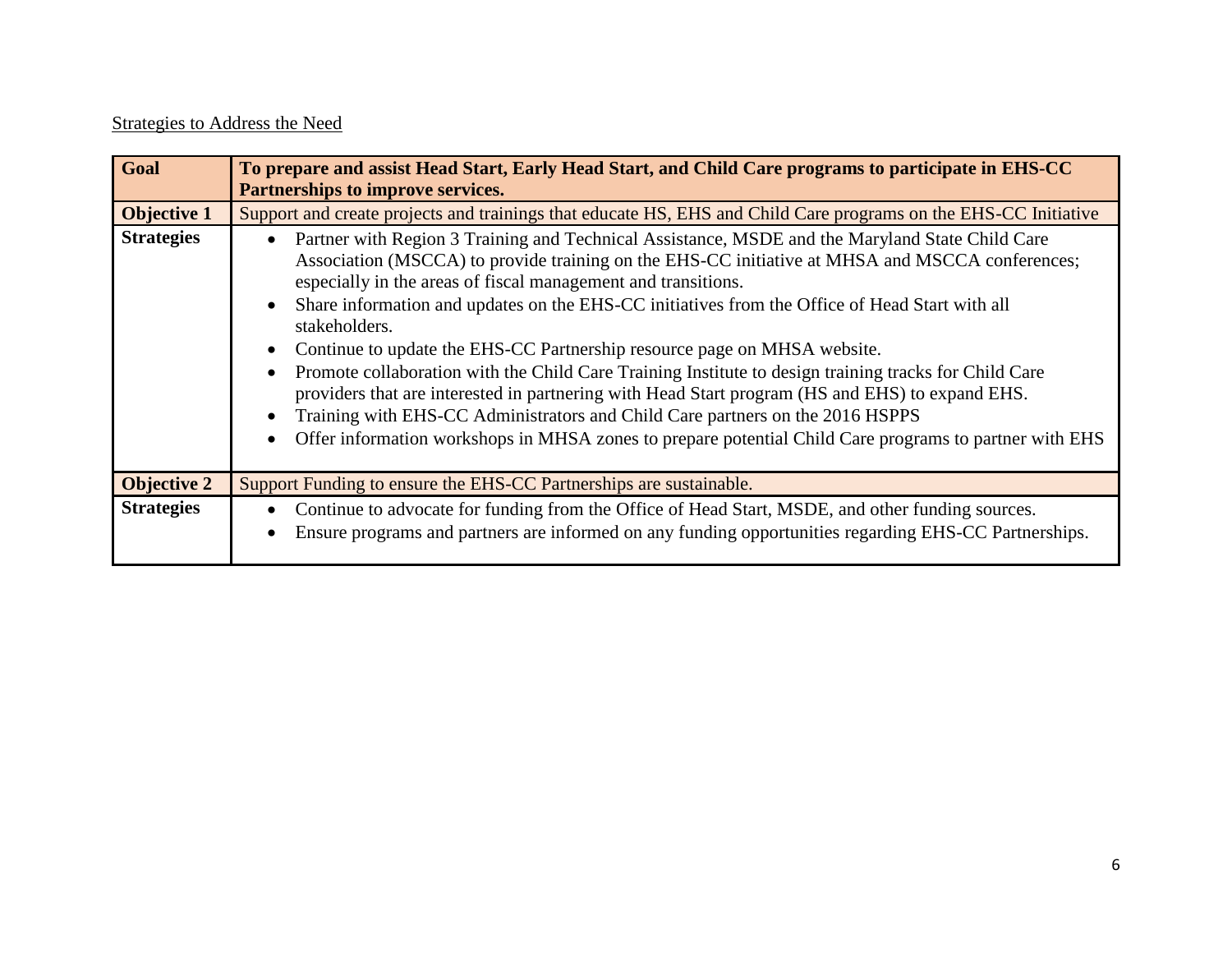# **Work with the State efforts to collect data regarding early childhood programs and child outcomes.**

According to the Head Start State Level Program Information Report, programs in Maryland use the following management information systems:<sup>2</sup>

| <b>Name</b>                            | <b>Locally Designed</b> | <b>Web Designed</b> | <b>Number of</b> |
|----------------------------------------|-------------------------|---------------------|------------------|
|                                        |                         |                     | <b>Programs</b>  |
| <b>CAP 60</b>                          | No                      | Yes                 |                  |
| ChildPlus/ChildPlus.net                | N <sub>o</sub>          | Yes                 |                  |
| COPA (Child Outcome, Planning and      |                         |                     |                  |
| Administration/Assessment)             | N <sub>o</sub>          | Yes                 | 10               |
| Empowor                                | Yes                     | Yes                 |                  |
| <b>EmpowOR</b>                         | N <sub>o</sub>          | Yes                 |                  |
| <b>MCPS Head Start Database</b>        | Yes                     | N <sub>o</sub>      |                  |
| <b>PRO 2000</b>                        | Yes                     | Yes                 |                  |
| PROMIS (Program, Resources and         |                         |                     |                  |
| <b>Outcomes Management Information</b> |                         |                     |                  |
| System, Cleverex)                      | N <sub>o</sub>          | Yes                 | 26               |

While 100% of programs report the use of a management information system, many do not use the systems to their full potential. With heightened data collection and analysis requirements by the HSPPS, some programs are experiencing an increased workload. A bridge between systems would help to reduce the workload when children transfer between Head Start programs or to the Local Education Authority (LEA). There is a substantial need for a state identifying number for Head Start children to ensure data is collected and reported correctly.

Respondents also seek professional development, shared resources, and collaborative opportunities to learn how to analyze data and broaden the Maryland Head Start communities focus on what data needs to be collected, analyzed, and disseminated. Respondents

l

<sup>2</sup> *Program Information Report (PIR) Summary Report -2017-State Level* [PDF]. (2017). Office of Head Start. Available at: https://drive.google.com/file/d/1jbK8QiUYbv9YVzAGTbefliSjqlWSRMm8/view?usp=sharing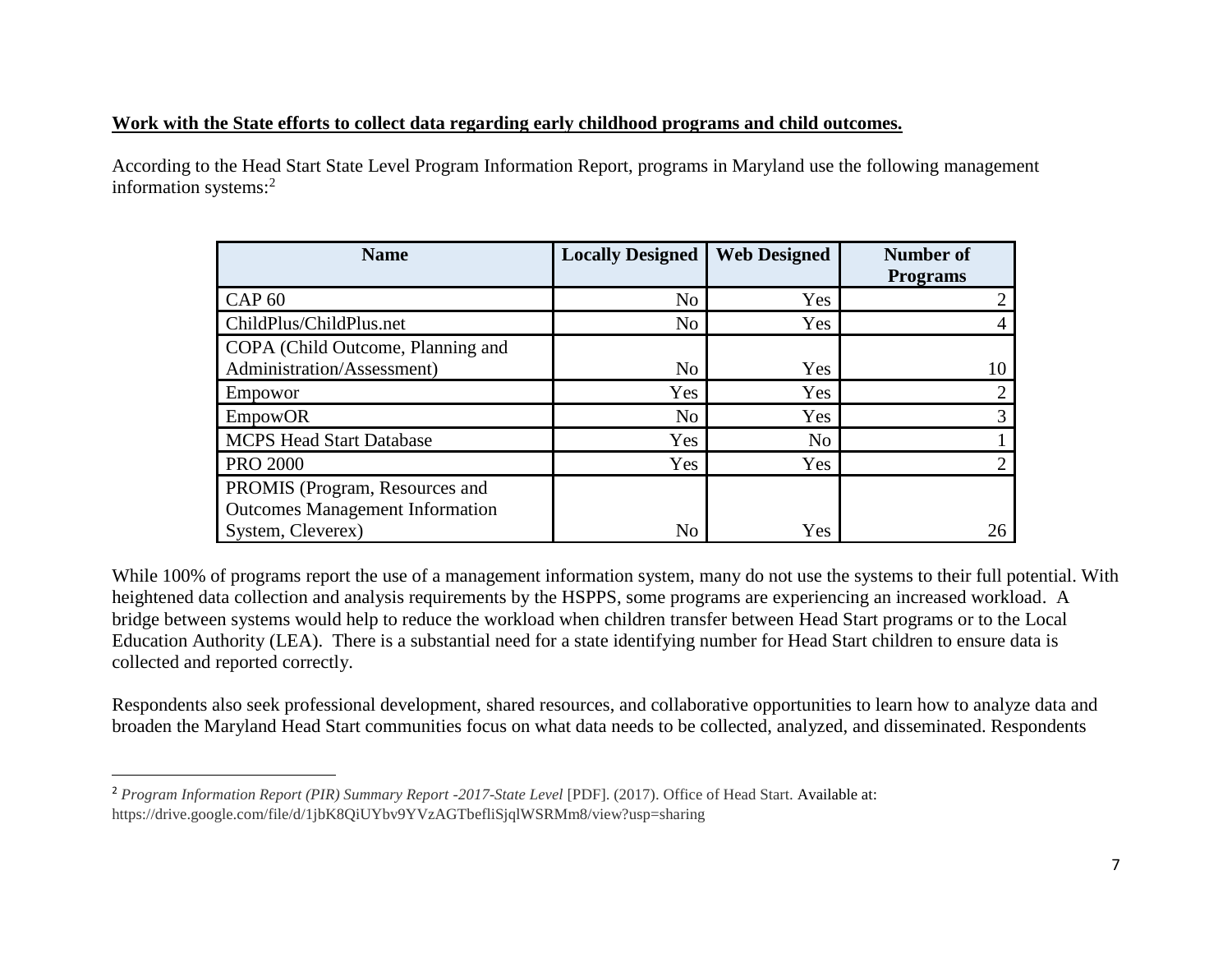also report the need for an annual report that documents the growth and development of EHS and HS children throughout the state of Maryland.

### Strategies to Address the Need

 $\overline{\phantom{a}}$ 

| <b>Goal 1</b>      | To continue to support the State efforts to collect data and track outcomes for children.                                                                                                                                                                                                                                                                                                                                                                                                                                                                                                                                                                                                                                                                                      |
|--------------------|--------------------------------------------------------------------------------------------------------------------------------------------------------------------------------------------------------------------------------------------------------------------------------------------------------------------------------------------------------------------------------------------------------------------------------------------------------------------------------------------------------------------------------------------------------------------------------------------------------------------------------------------------------------------------------------------------------------------------------------------------------------------------------|
| <b>Objective 1</b> | Collaborate with stakeholders to ensure the data collected is accurate                                                                                                                                                                                                                                                                                                                                                                                                                                                                                                                                                                                                                                                                                                         |
| <b>Strategies</b>  | Continue to create opportunities to bring all stakeholders together to discuss the collection and reporting<br>process. Develop a network or work group of Data Administrators or staff that input data.<br>Continue to advocate for a state identifying number for Head Start programs.<br>Work with MSDE to ensure EHS/HS voice and story is clearly expressed in the development of an annual<br>report that will document data that shows the growth of children in programs such as Early Head Start and<br>Head Start.<br>Provide an Annual Report that reports and analyzes Head Start data on a statewide level.<br>Conduct a statewide meeting with Data Managers or other data personnel from each program to discuss and<br>plan for the proper collection of data. |
| <b>Objective 2</b> | To work with all stakeholders to explore ways to reduce the data entry burden on programs.                                                                                                                                                                                                                                                                                                                                                                                                                                                                                                                                                                                                                                                                                     |
| <b>Strategies</b>  | Explore creating bridges or upload links to assist with data entry between Head Start programs and the state<br>system.                                                                                                                                                                                                                                                                                                                                                                                                                                                                                                                                                                                                                                                        |

# **Support the expansion and access for high quality, workforce and career development opportunities for staff.**

The HSPPS increased educational requirements for Head Start staff. Programs must ensure newly hired staff meet these requirements. Section 1302.91 (e) (6) of the HSPPS requires home visitors have a minimum of a home-based CDA credential or comparable credential.<sup>3</sup> EHS and HS Directors recommend the development of a CDA equivalent credential for Home Visitors. Respondents continue to mention the benefits of the CDA coursework counting towards a degree.

<sup>3</sup> *Head Start Program Performance Standards* [PDF]. (2016). Office of Head Start. Available at: https://eclkc.ohs.acf.hhs.gov/hslc/hs/docs/hspss-final.pdf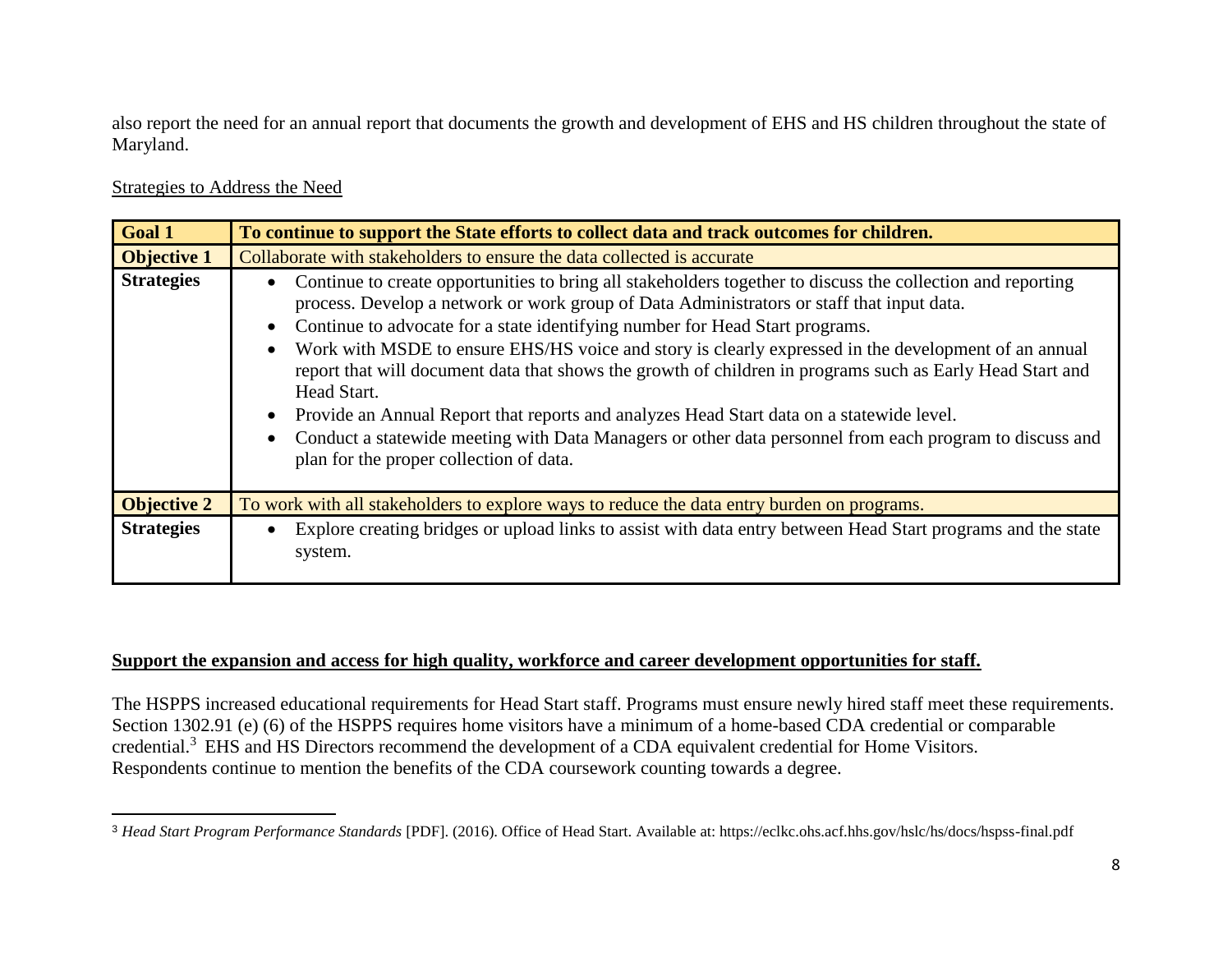Currently, statewide networks or advisory groups exist for Early Childhood Education and Health. Similar groups for Head Start staff that work in areas such as Family Engagement, Transportation, Finance, etc. will benefit joining such a network. Also, venues for Teachers, Teachers Assistants, Nutrition Aides, and Bus Drivers; staff that normally are not able to attend such events due to the demands of the classroom will increase the quality of work for those employees by providing them a forum to share strategies and resources. There is a need for training outside of classroom hours for staff that are not able to leave the classroom.

During the strategic planning meeting, respondents reported the need for better collaboration opportunities with universities to support staff credentials and use Head Start programs to help train potential teachers. Respondents also expressed the need for an increased teacher pool with high quality teachers.

| Goal 1             | Continue to contribute to the coordination of a statewide professional development system for all professions<br>that work with the zero to five communities.                                                                                                                                                                                                                                                                                                                                            |
|--------------------|----------------------------------------------------------------------------------------------------------------------------------------------------------------------------------------------------------------------------------------------------------------------------------------------------------------------------------------------------------------------------------------------------------------------------------------------------------------------------------------------------------|
| <b>Objective 1</b> | Support projects and initiatives that enhance the education and professional development of all Head Start staff                                                                                                                                                                                                                                                                                                                                                                                         |
| <b>Strategies</b>  | List resources and link to the Division of Early Childhood on the MHSA website to promote professional<br>development opportunities.<br>Survey Head Start, Early Head Start and Child Care partners to determine training needs<br>Provide tracks/workshops/train the trainer at institutes and conferences that allow participants to receive<br>professional certificates.<br>Work with MSDE, colleges and universities or other entities to develop a CDA equivalent credential for<br>Home Visitors. |
| <b>Objective 2</b> | To continue to work with two and four-year colleges to improve degree opportunities for Head Start staff                                                                                                                                                                                                                                                                                                                                                                                                 |
| <b>Strategies</b>  | Promote the development of HS and EHS educational cohorts for CDA and AA degree opportunities.<br>Work with MSDE to explore options to allow CDA coursework to count towards a degree.<br>$\bullet$                                                                                                                                                                                                                                                                                                      |

# Strategies to Address the Need

| Goal 2 | Increase collaborations and partnerships with colleges and universities across the state of Maryland |
|--------|------------------------------------------------------------------------------------------------------|
|        | <b>Objective 1</b> Educate colleges and universities on Head Start and its impact on the community   |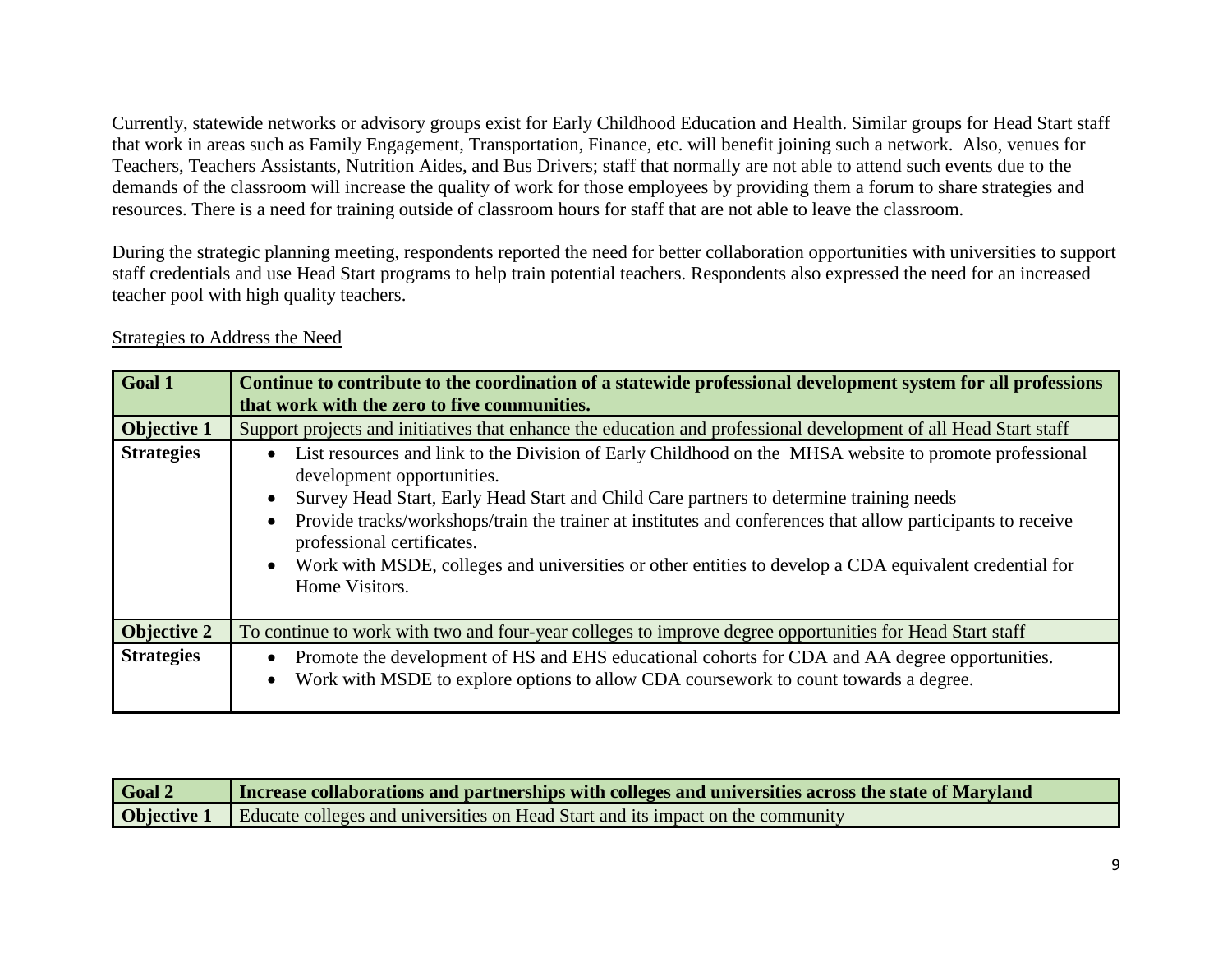| <b>Strategies</b>  | Create a one sheet specifically for colleges and universities that discusses Head Start, the programs impact<br>$\bullet$<br>and how a partnership will benefit the entire community.<br>Conduct information sessions in the community or with specific colleges or universities to inform them<br>$\bullet$<br>about Head Start and the programs impact.                              |
|--------------------|----------------------------------------------------------------------------------------------------------------------------------------------------------------------------------------------------------------------------------------------------------------------------------------------------------------------------------------------------------------------------------------|
| <b>Objective 2</b> | Work with colleges and universities to develop a program that will allow their students to use EHS and HS<br>classrooms as a training ground.                                                                                                                                                                                                                                          |
| <b>Strategies</b>  | Meet with colleges and universities and assess how they could partner with Head Start programs for field<br>placement, observations, or in other capacities.<br>Create a workgroup that will develop a statewide uniform program that will allow HS and EHS classrooms<br>$\bullet$<br>to be part of an educational development track (field placement for Early Childhood Educators). |

| Goal 3             | To expand learning opportunities for Head Start staff that work in areas such as Transportation, Finance,<br>Nutrition Aides and other staff that may be under-represented at conferences/workshops, etc.                                                                                                                                                                                                                                                                                                                                                                                   |
|--------------------|---------------------------------------------------------------------------------------------------------------------------------------------------------------------------------------------------------------------------------------------------------------------------------------------------------------------------------------------------------------------------------------------------------------------------------------------------------------------------------------------------------------------------------------------------------------------------------------------|
| <b>Objective 1</b> | Provide learning venues to engage under represented staff.                                                                                                                                                                                                                                                                                                                                                                                                                                                                                                                                  |
| <b>Strategies</b>  | Provide training/workshops during hours scheduled around classroom time and within regions of the State to<br>lessen the travel burden for staff.<br>Develop groups, networks and online forums for under-represented staff to share strategies and resources.<br>$\bullet$<br>Provide funding for substitutes to allow staff to participate in workshops and conferences provided by<br>MSDE and MHSA.<br>Work with colleges or universities to develop or provide online workshops, seminars, or webinars to create<br>$\bullet$<br>more flexible professional development opportunities. |

| Goal 4 | Continue to expand the learning opportunities for Family Advocates and EHS Home Visitors                              |
|--------|-----------------------------------------------------------------------------------------------------------------------|
|        | <b>Objective 1</b> Support the State and OHS initiatives to expand Parent, Family, and Community Engagement Framework |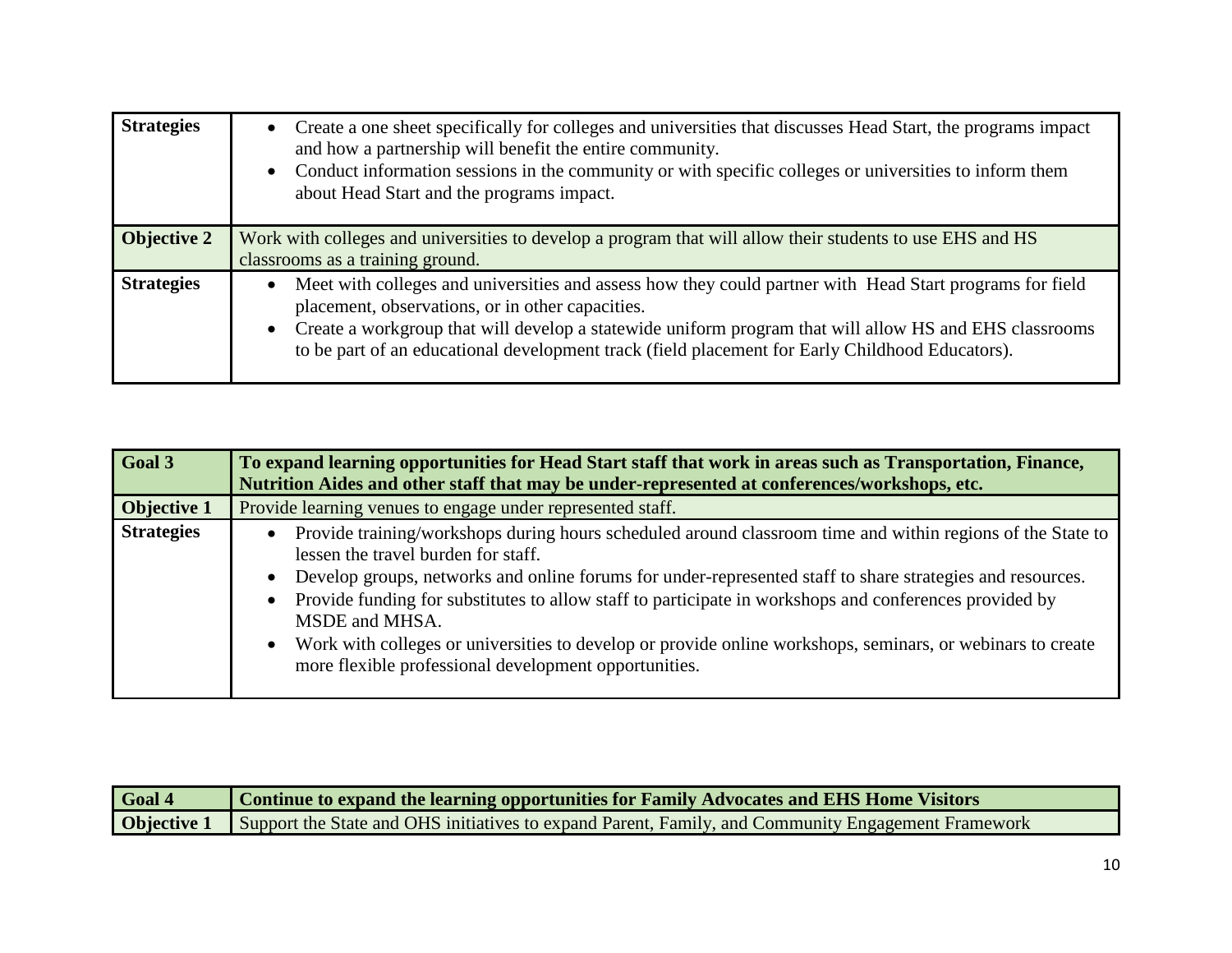| <b>Strategies</b>  | Increase training offered to Family Advocates and Home Visitors at the MHSA Fall and Spring Conference.<br>Partner with Maryland Family Network and MHSA to promote and train staff to facilitate "Parent Cafes"<br>throughout the State.<br>Develop a Family Engagement Network or Workgroup. |
|--------------------|------------------------------------------------------------------------------------------------------------------------------------------------------------------------------------------------------------------------------------------------------------------------------------------------|
| <b>Objective 2</b> | Increase trainings that focus on working with low income families.                                                                                                                                                                                                                             |
| <b>Strategies</b>  | Survey Family Advocates, EHS Home Visitors and other family engagement staff to determine their training<br>$\bullet$<br>needs.<br>Partner with other agencies in the State that offer trainings for staff that work with low income families.                                                 |

# **Collaborate with State Quality Improvement Systems (QRIS)**

Directors continue to report a difficult process for programs to become approved or reach levels, especially for programs with multiple sites. Respondents believe Head Start programs should begin at a level higher than 1 due to the requirements of the HSPPS. Allowing Head Start programs to start at a higher level will ease the workload to meet the requirements of QRIS. Programs are having trouble accessing training and support.

| Goal 1             | Reduce the amount of burden to using MD Excels (QRIS) and promote its use throughout the State.                                                                                                                                                                                                      |
|--------------------|------------------------------------------------------------------------------------------------------------------------------------------------------------------------------------------------------------------------------------------------------------------------------------------------------|
| <b>Objective 1</b> | Support the use of MD EXCELS QRIS system                                                                                                                                                                                                                                                             |
| <b>Strategies</b>  | Provide a dedicated page to MD EXCELS on the MHSA Website.<br>• Post updates and resources on the MHSA page and through social media, email, conferences and meetings.<br>• Continue to update HS programs on the "New Performance Standard" proposal related to participation in the<br><b>QRIS</b> |
| <b>Objective 2</b> | Support the creation of a process that lessens the burden of approval, especially for programs with multiple sites.                                                                                                                                                                                  |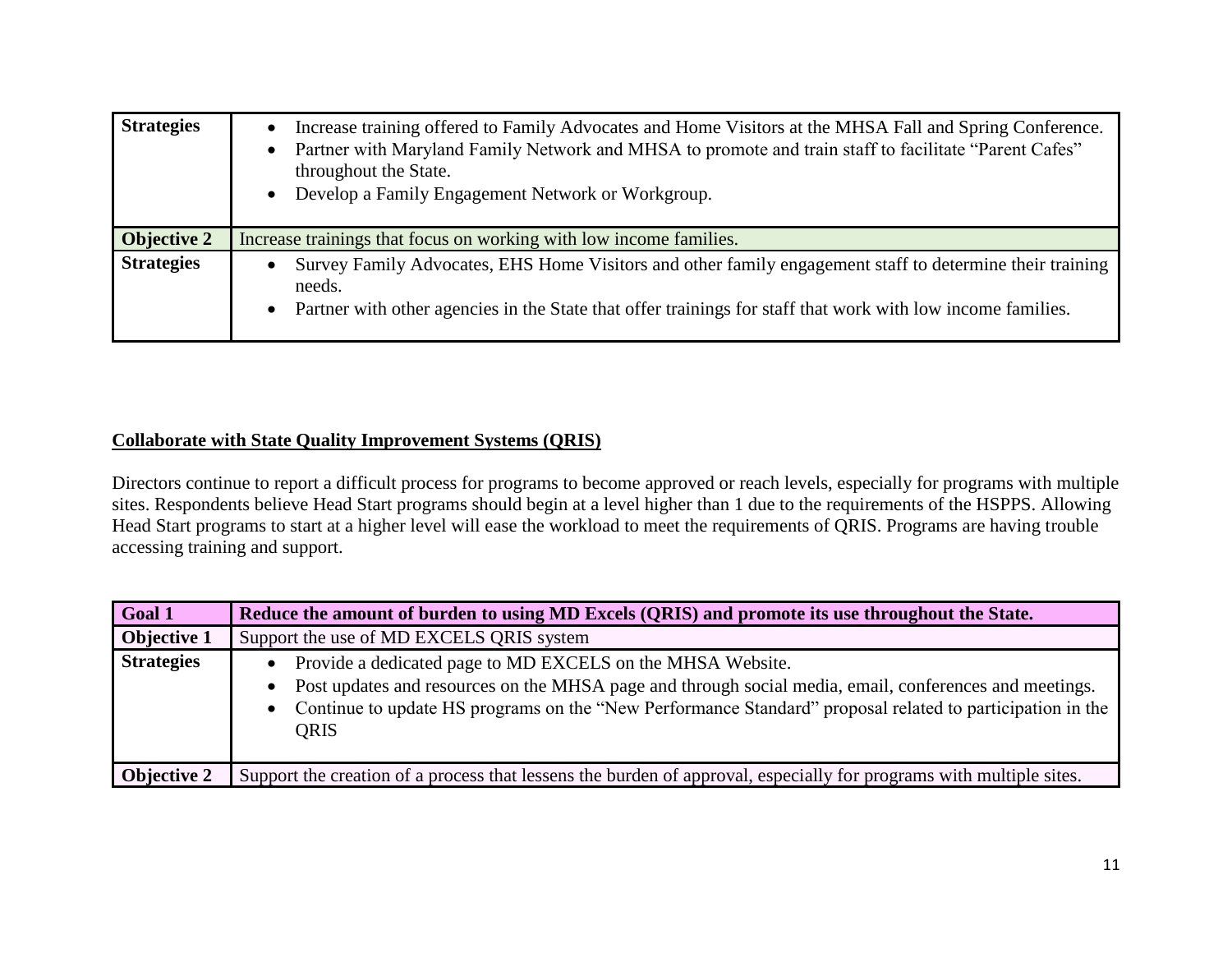# **Work with State School Systems to ensure continuity between Head Start and Kindergarten Readiness Assessment (KRA)**

Concerns reaming among Head Start programs with the results of the Kindergarten Readiness Assessment (KRA). According to KRA results, only 33% of Head Start children are ready for Kindergarten.

Program directors continue to have concern that children are not being captured as Head Start students when they attend both Pre-K and Head Start, therefore, bringing into question the validity of the results. Respondents believe the issue lies with the data collection method. Head Start students do not receive a state identifier number as do children who attend Pre-K. This number allows students to be tracked in the state system before they enter Kindergarten, identifying prior care providers. Instead, to recognize a student as attending Head Start, the parent or staff must transfer a document to the public schools through a process that is not standard across the State.

Directors report that programs need support to align their child outcome assessments with the KRA and recognize the need for continuous quality improvement amongst Head Start programs. Some programs are not using state approved curriculum and identify the lack of funding as a reason they have not switched to an approved curriculum.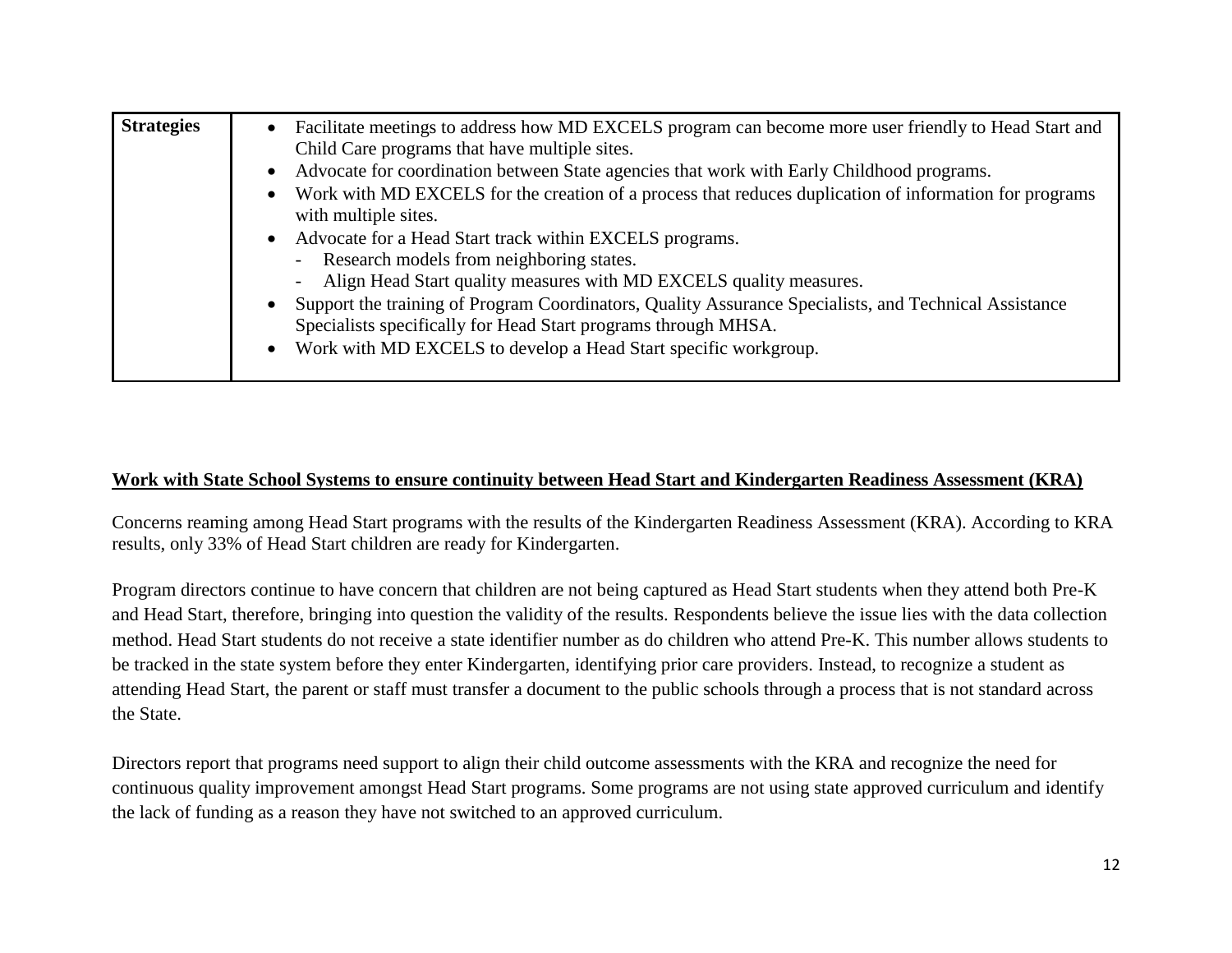| Goal 1             | To promote collaboration between Head Start programs, Childcare Partners and the State School System to                                                                                                                                                                                                                                                                                                                                                                          |
|--------------------|----------------------------------------------------------------------------------------------------------------------------------------------------------------------------------------------------------------------------------------------------------------------------------------------------------------------------------------------------------------------------------------------------------------------------------------------------------------------------------|
|                    | ensure success for all children in school readiness.                                                                                                                                                                                                                                                                                                                                                                                                                             |
| Objective 1        | To ensure Head Start programs have an understanding of the KRA goals.                                                                                                                                                                                                                                                                                                                                                                                                            |
| <b>Strategies</b>  | Work with Judy Centers and Maryland Family Network to create networking opportunities for Early<br>Childhood Educators from Head Start, Child Care and the Public School together.<br>Partner with the Division of Early Childhood to provide workshops discussing KRA to Head Start programs<br>at conferences, workshops, and meetings in 4 zones of the state.<br>Link to Ready At Five on the MHSA website to help programs remain informed and updated on KRA.<br>$\bullet$ |
| <b>Objective 2</b> | Support the creation of a system that ensures an accurate collection of KRA data.                                                                                                                                                                                                                                                                                                                                                                                                |
| <b>Strategies</b>  | Work with HSCCO to support programs to align their child outcome assessments with KRA.                                                                                                                                                                                                                                                                                                                                                                                           |
|                    | Work with HSCCO to develop a recommended transition process from Head Start to Kindergarten.                                                                                                                                                                                                                                                                                                                                                                                     |
|                    | Continue to advocate for a state identifier for each Head Start child.                                                                                                                                                                                                                                                                                                                                                                                                           |
| <b>Objective 3</b> | Promote the continuous quality improvement of Head Start programs.                                                                                                                                                                                                                                                                                                                                                                                                               |
| <b>Strategies</b>  | Promote the use of a state approved curriculum.                                                                                                                                                                                                                                                                                                                                                                                                                                  |
|                    | Keep programs aware of state and other funding that can be used for quality improvement.                                                                                                                                                                                                                                                                                                                                                                                         |
|                    | Provide training and institutes, workshops, webinars, etc. about quality improvement.                                                                                                                                                                                                                                                                                                                                                                                            |

# **Regional Priorities for 2018-2019**

**Strengthen the Health and Wellness of families and staff through the professional development, networking and resource sharing of Head Start programs and staff throughout the state of Maryland.** 

During a meeting with the Office of Head Start Training and Technical Assistance Network, the Maryland Head Start State Collaboration Office and other Association leaders, it was derived that Health and Wellness is an issue that is impacting the entire Region 3 Head Start community (Maryland, Delaware, Pennsylvania, West Virginia, Virginia, and Washington, D.C.), from substance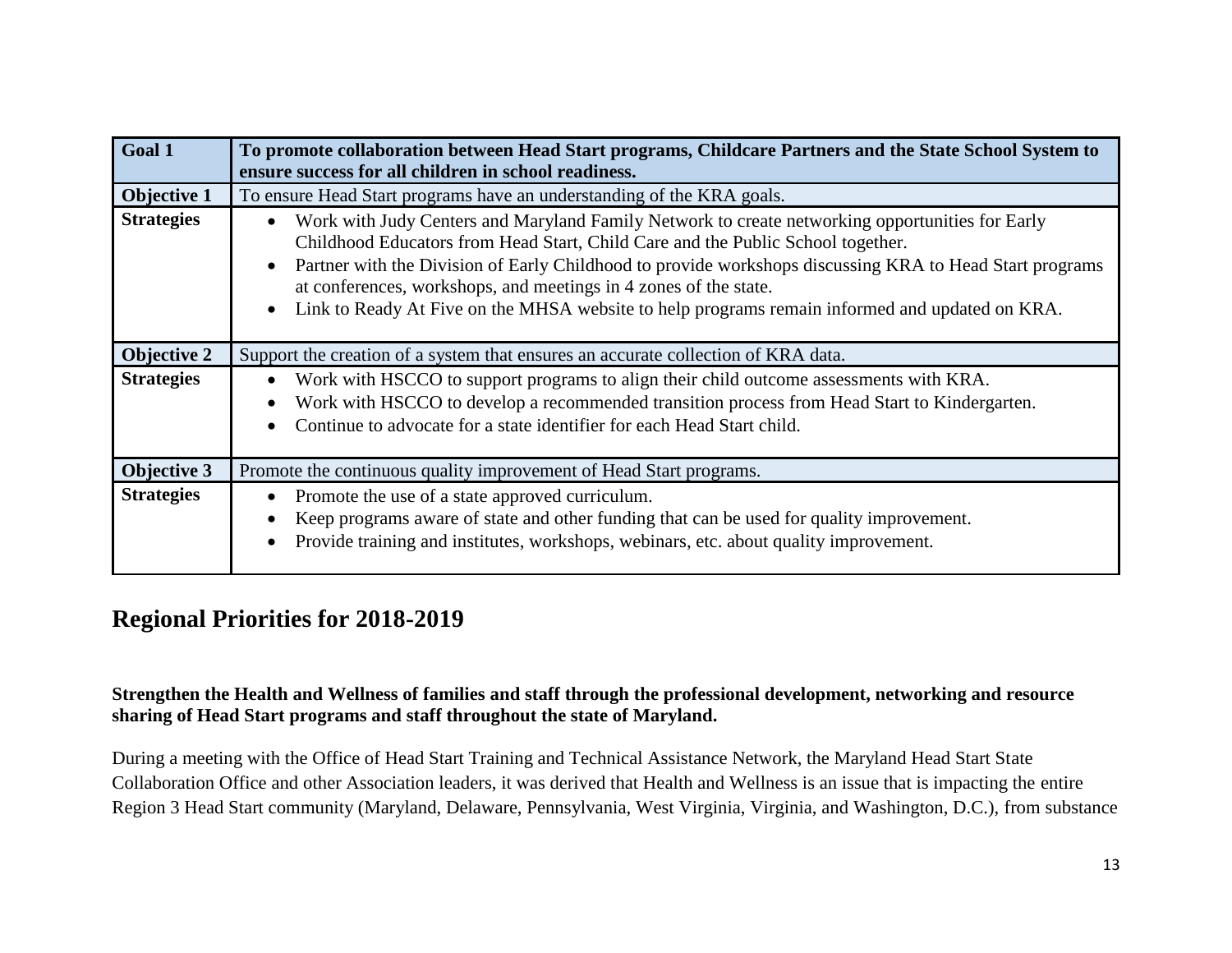abuse and incarceration to the wellness of Head Start staff. In this meeting, it was determined that Health and Wellness would be the main priority to be addressed throughout Region 3.

After reviewing the needs and trends in Maryland at Director meetings and the Strategic Planning meeting it was recommended that the Maryland priorities align with Region 3. As a result, MHSA and HSCCO decided to address Health and Wellness as a regional priority for Maryland. While the institutes, conferences, workshops, and programming will cover over-arching themes such as physical, mental, social and emotional health, the needs also suggest that we need to address incarceration, substance abuse, financial literacy, and emergency preparedness.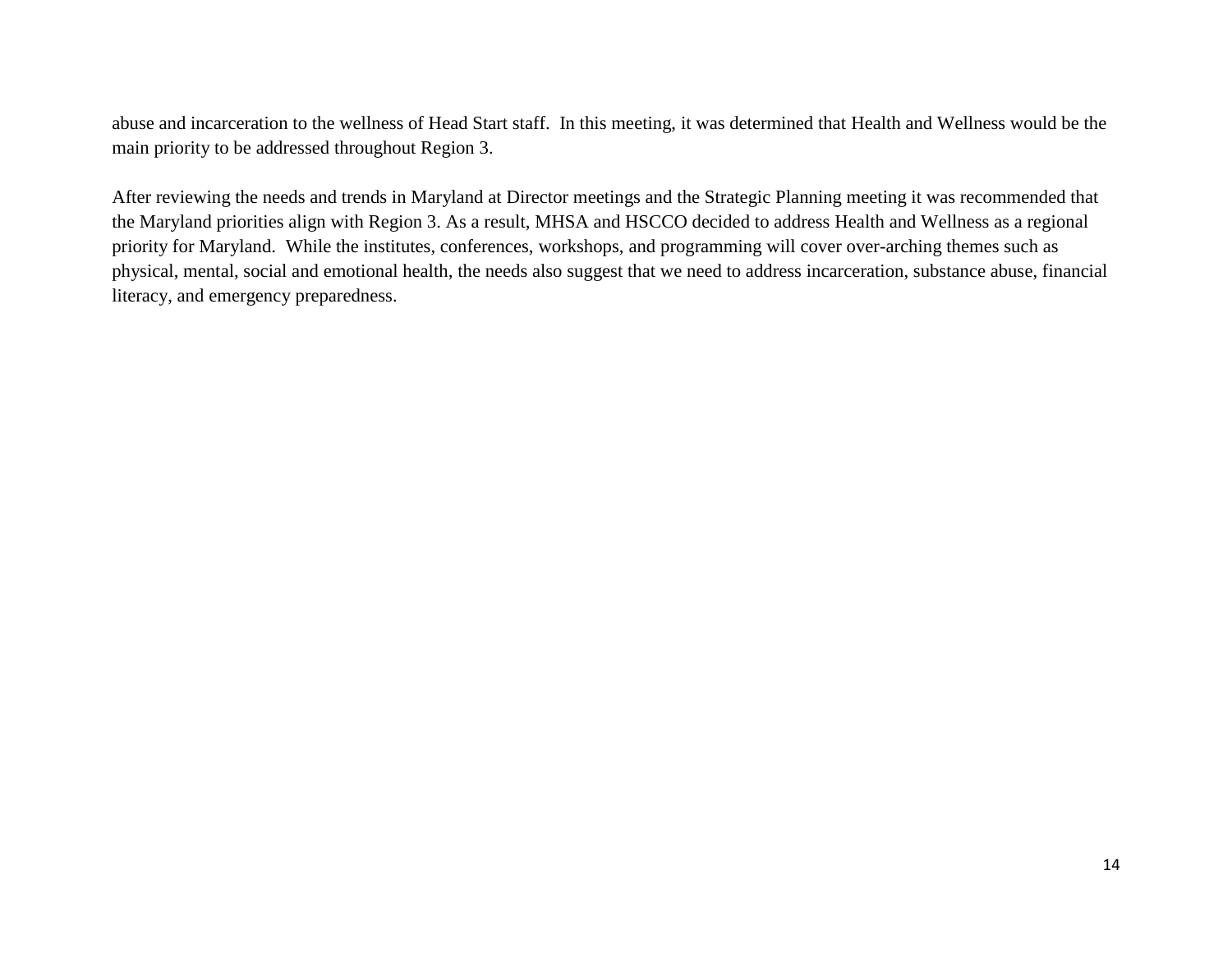# **Incarceration**

 $\overline{\phantom{a}}$ 

It is estimated that on any given day, approximately 90,000 children in the State of Maryland have a parent under some form of correctional supervision-parole, probation, jail or prison in Baltimore City. Most children that have one incarcerated parent live in the communities where:

- 47% of the residents are unemployed
- 17% of the residents are on public assistance
- 26% did not complete high school
- 14% of the houses are vacant or abandoned<sup>4</sup>

The Maryland Department of Safety and Correctional Services reports 22,976 inmates in 2011, which is the most current data collected.<sup>5</sup> According to the Baltimore Sun, this number has been on the rise since 1980.<sup>6</sup> With more than 11,000 low-income families accessing Head Start services, it is inevitable many of these families will have parents that are leaving home to enter a prison institution or re-entering the home from a prison institution.<sup>7</sup> The impact of incarceration on children and families includes family instability, higher rates of child welfare involvement, and post-traumatic effects such as hypervigilance, feelings of despair and powerlessness, and poor academic outcomes.<sup>8</sup>

50% of respondents the respondents to surveys and discussion indicated they do not have a specific plan or strategy to work with parents that are re-entering the community from incarceration. Other programs reported that family services staff assist with housing, social services, education, and job referrals.

<sup>5</sup> *Maryland Department of Public Safety and Correctional Services.* (n.d.). Retrieved April 05, 2017, from http://dpscs.maryland.gov/publicinfo/pdfs/stats/final/institutional\_sup\_stat.shtml

<sup>4</sup> *Children and Families Affected by Incarceration*. (n.d.). Retrieved June 14, 2017, from http://goc.maryland.gov/incarceration/#\_ftn2

<sup>6</sup> *Maryland prisons: Time for reform.* (2011, August 12). Retrieved April 05, 2017, from http://articles.baltimoresun.com/2011-08-12/news/bs-ed-prisons-report-20110811\_1\_prison-population-prison-system-criminal-justice

<sup>7</sup> *Program Information Report (PIR) Summary Report -2017-State Level* [PDF]. (2017). Office of Head Start. Available at:

https://drive.google.com/file/d/1jbK8QiUYbv9YVzAGTbefliSjqlWSRMm8/view?usp=sharing

<sup>8</sup> *Children and Families Affected by Incarceration*. (n.d.). Retrieved June 14, 2017, from http://goc.maryland.gov/incarceration/#\_ftn2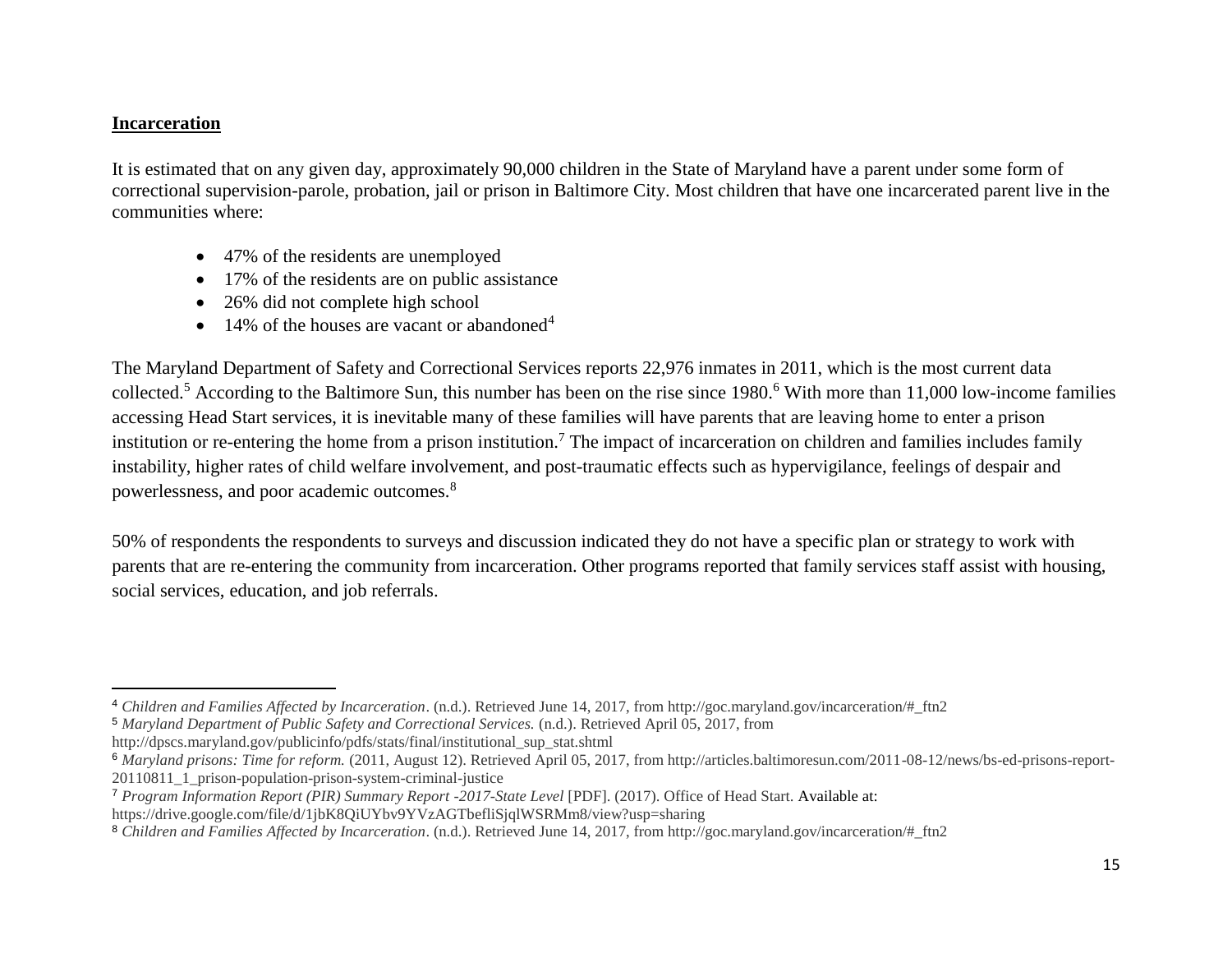Additional concerns relate to how a family transitions with the returning parent and the ability of that parent to visit, volunteer, and become involved with the child at the center due to criminal charges, and custody issues.

| Goal 1             | To support school readiness by strengthening positive parent and child relationships between a child and a<br>parent, especially fathers who are incarcerated, on probation or on parole.                                                                                                                                       |
|--------------------|---------------------------------------------------------------------------------------------------------------------------------------------------------------------------------------------------------------------------------------------------------------------------------------------------------------------------------|
| <b>Objective 1</b> | Develop a network of community partners and collaborators to assess need, provide professional development and<br>assistance to early child care professionals who are working with families dealing with incarceration.                                                                                                        |
| <b>Strategies</b>  | Reach out to programs throughout the state to survey their willingness to participate the network.<br>Conduct a meeting with participating programs to discuss the purpose of the network.<br>Create a schedule of meetings with participating partners.<br>Develop a strategic plan to move forward with the networks purpose. |
| <b>Objective 2</b> | Support family services workers to assist them with the transition of families with a parent entering prison or re-<br>entering the home.                                                                                                                                                                                       |
| <b>Strategies</b>  | Survey family service workers to assess their needs.<br>Develop a list of resources family service workers can use to assist their families.<br>Strategize the development of a guide or program family services workers can use to work with families in<br>transition.                                                        |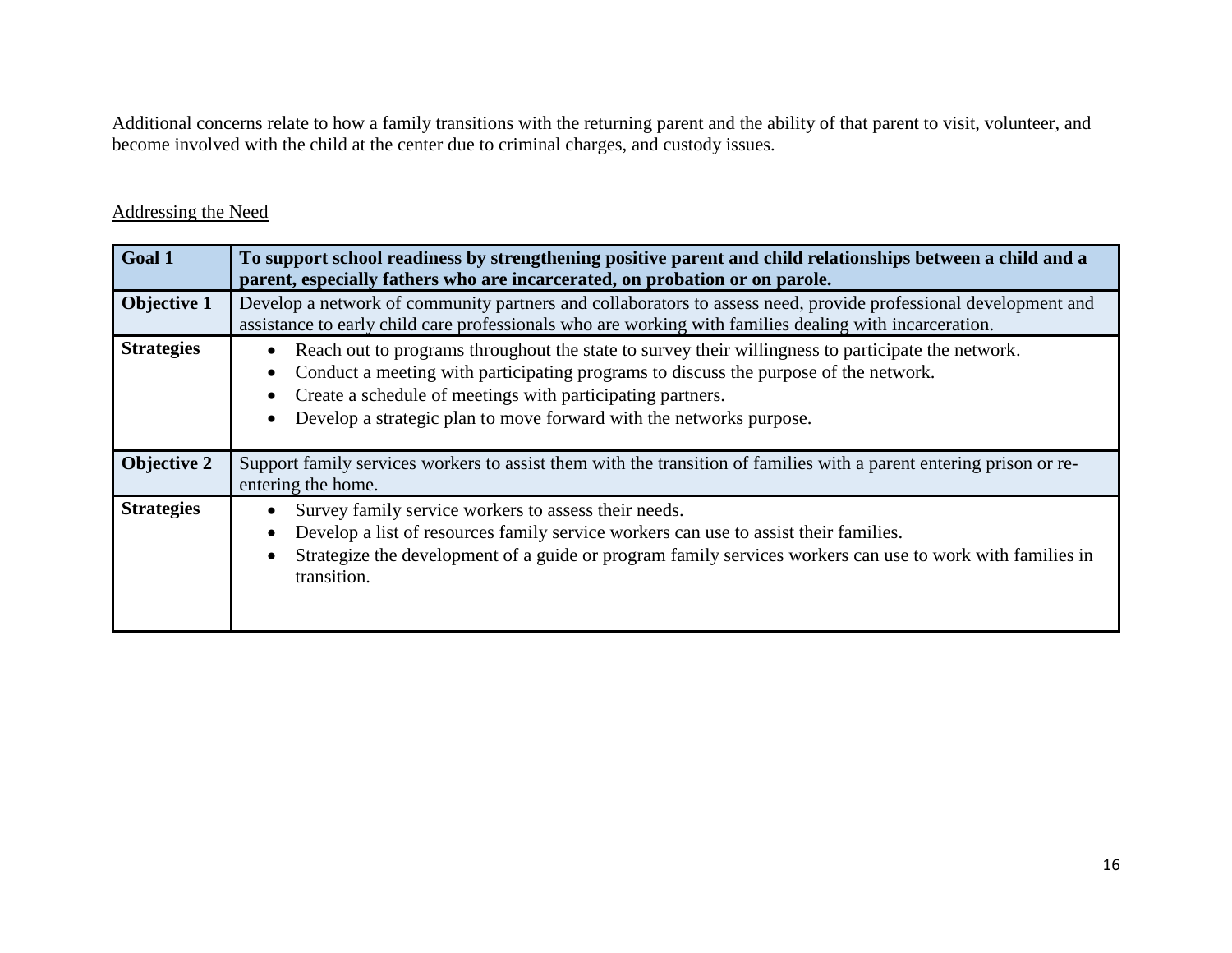#### **Substance Abuse**

 $\overline{a}$ 

As of September 2016, Maryland reported 1,468 deaths from drug intoxication which is 62% higher than all of 2015. The graph below illustrates a 316% rise in unintentional intoxication deaths in Maryland from 2010 to 2016.



# Figure 1. Total Number of Unintentional Intoxication Deaths Occurring in Maryland from January-September of Each Year.\*

Graph from the Drug and Alcohol Related Intoxication Deaths in Maryland Report; *\*Report as of September 2016*<sup>9</sup>

<sup>9</sup> *Drug and Alcohol Related Intoxication Deaths in Maryland* [PDF]. (n.d.). Baltimore: Department of Health and Mental Hygiene. Available at: https://bha.health.maryland.gov/OVERDOSE\_PREVENTION/Documents/Quarterly%20report\_2016\_Q3\_final.pdf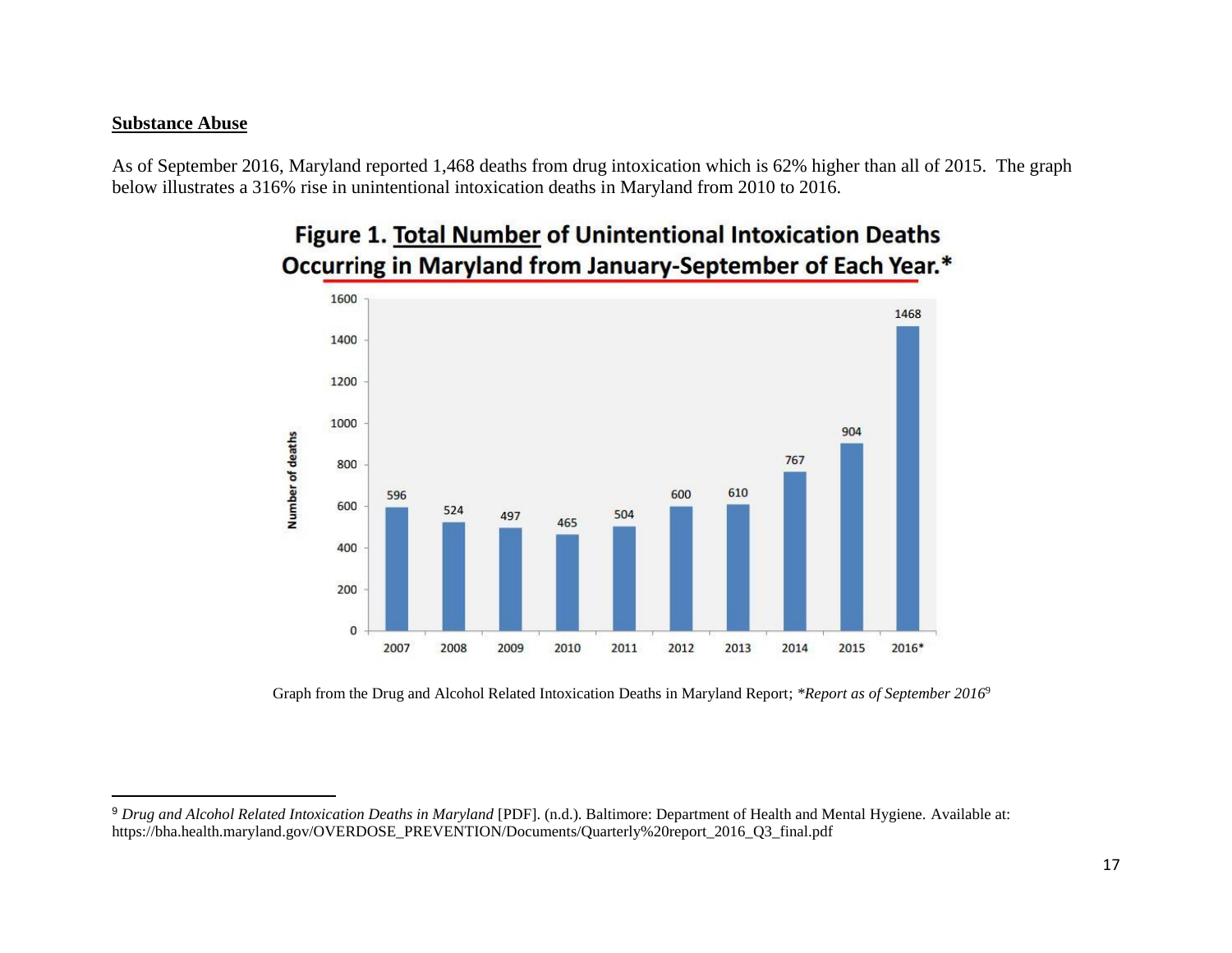918 of the 1,468 deaths were heroin-related and 317 related to prescription opioid abuse. Like the overall number of unintentional intoxication deaths, Maryland has experienced a constant and significant rise in heroin-related deaths since 2010. The graph below illustrates these figures.



# Figure 2. Number of Heroin-Related Deaths Occurring in Maryland from January through September of Each Year.\*

Graph from the Drug and Alcohol Related Intoxication Deaths in Maryland Report; *\*Report as of September 2016*<sup>10</sup>

 $\overline{\phantom{a}}$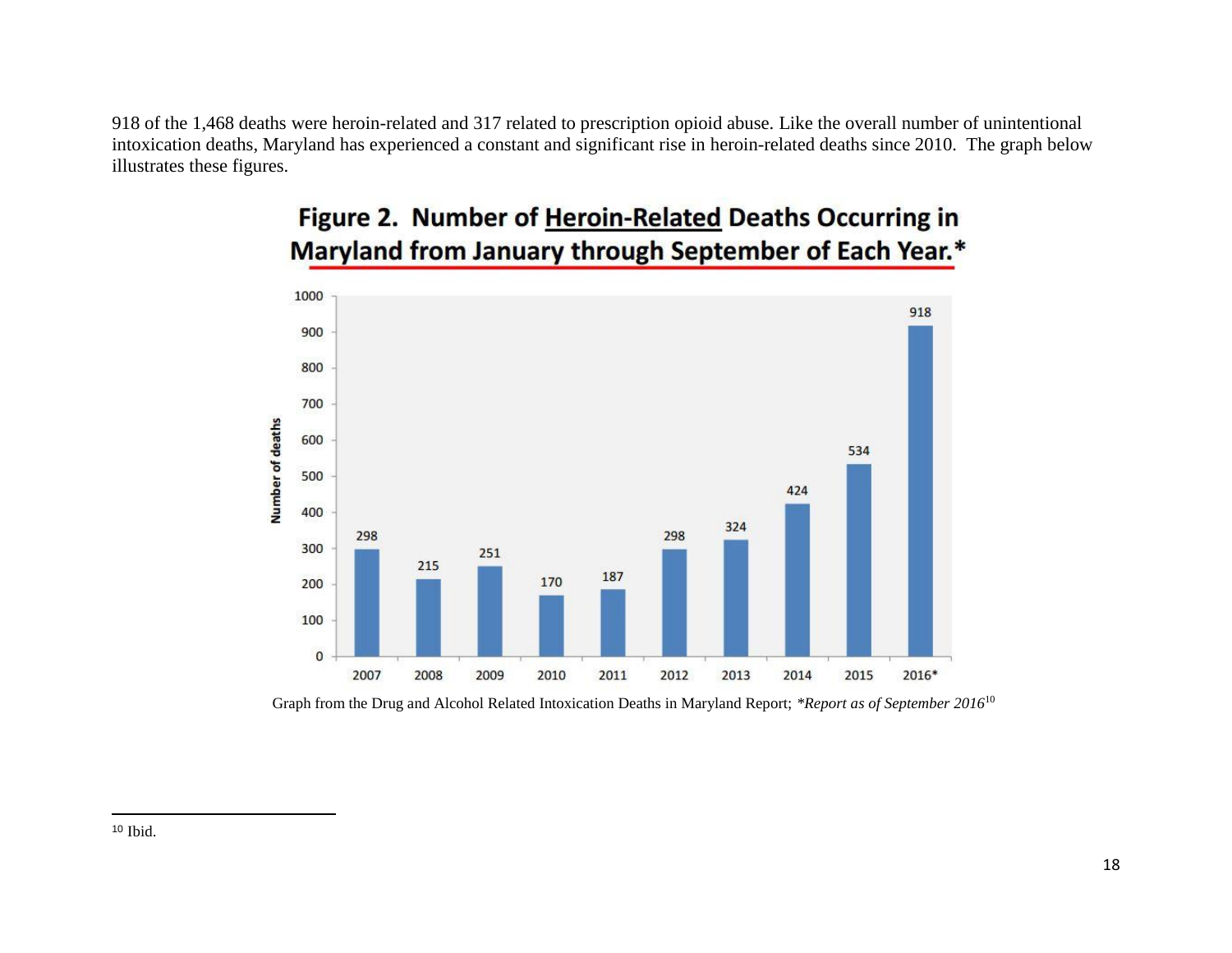These statistics indicate a need for training and resources to help family service workers and teachers support families dealing with substance abuse.

| Goal 2            | To support, advocate and partner with programs in efforts to provide resources, education, advocacy and<br>access to care surrounding Substance Abuse                                                                                                                                                                                                                                                                                                                                                                                                                               |
|-------------------|-------------------------------------------------------------------------------------------------------------------------------------------------------------------------------------------------------------------------------------------------------------------------------------------------------------------------------------------------------------------------------------------------------------------------------------------------------------------------------------------------------------------------------------------------------------------------------------|
| Objective 3       | Improve access to training, education, and resources that will assist staff in working with families dealing with                                                                                                                                                                                                                                                                                                                                                                                                                                                                   |
|                   | Mental Health and Substance Abuse issues.                                                                                                                                                                                                                                                                                                                                                                                                                                                                                                                                           |
| <b>Strategies</b> | Provide professional development resources on the MHSA website.<br>Partner with the Department of Mental Health and Hygiene, Children's Mental Health Matters and<br>Maryland's Early Childhood Mental Health and the Office of Head Start Training and Technical Assistance<br>Network to provide training and resources on Mental Health and Substance Abuse at workshops,<br>conferences, institutes, and meetings.<br>Engage local and state community providers to participate in roundtable discussions to address the Mental<br>Health and Substance Abuse needs regionally. |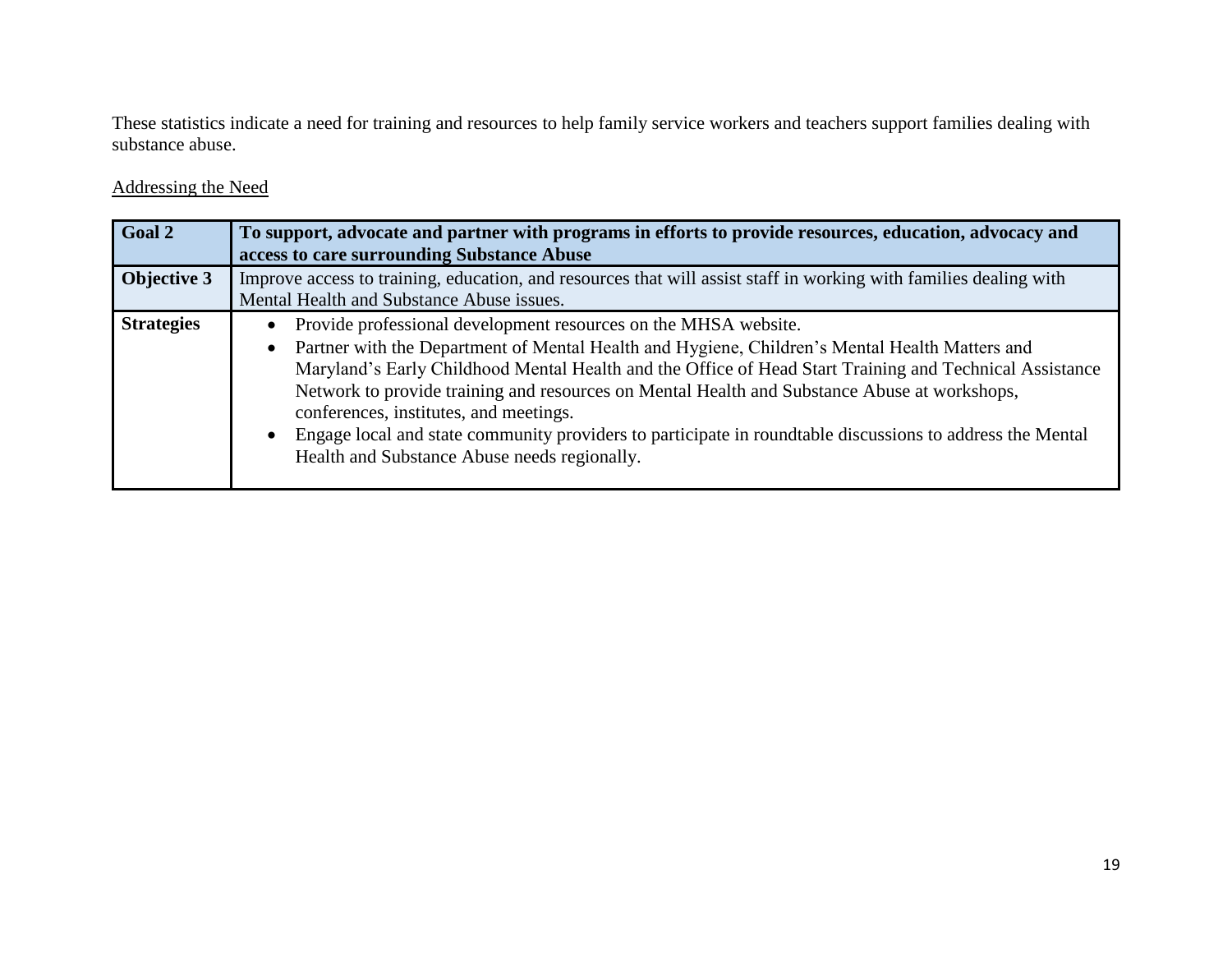# **Financial Literacy & Emergency Preparedness**

# *Financial Literacy*

According to the 2017 Head Start Program Information Report, 86% of families are either have income 100% below the federal poverty guideline or receive public assistance such as TANF or SSI. With family partnership goals such as furthering their education, financial security or home ownership, essential for Head Start parents and families to learn financial literacy. After discussion with Head Start directors and leaders, for staff to assist families in this area, they must also receive financial literacy education. In alignment with the first outcome of the Parent, Family, and Community Engagement Framework which is Family Well-Being - Parents and families are safe, healthy, and have increased financial security; MHSA will prioritize financial literacy.

| Goal 3             | Provide opportunities for families and staff to increase their knowledge of financial literacy                                                                                                                                                                                                                                                                                                             |
|--------------------|------------------------------------------------------------------------------------------------------------------------------------------------------------------------------------------------------------------------------------------------------------------------------------------------------------------------------------------------------------------------------------------------------------|
| <b>Objective 1</b> | Develop a consortium of Financial Literacy leaders to strategize methods to provide financial literacy training.                                                                                                                                                                                                                                                                                           |
| <b>Strategies</b>  | Invite potential partners, collaborators, and Head Start professionals to participate in the group<br>Plan a schedule of meeting times with the<br>Develop a plan to address the financial literacy need throughout Maryland                                                                                                                                                                               |
| <b>Objective 2</b> | Provide learning opportunities through programs, workshops and financial institutes.                                                                                                                                                                                                                                                                                                                       |
|                    | Establish at least three Head Start programs willing to participate in a pilot program with the Maryland<br>Council on Economic Education that will offer the opportunity for the programs to participate in the Stock<br>Market Game.<br>Participating programs will be the host site for financial literacy institutes.<br>Continue to offer financial literacy workshops at institutes and conferences. |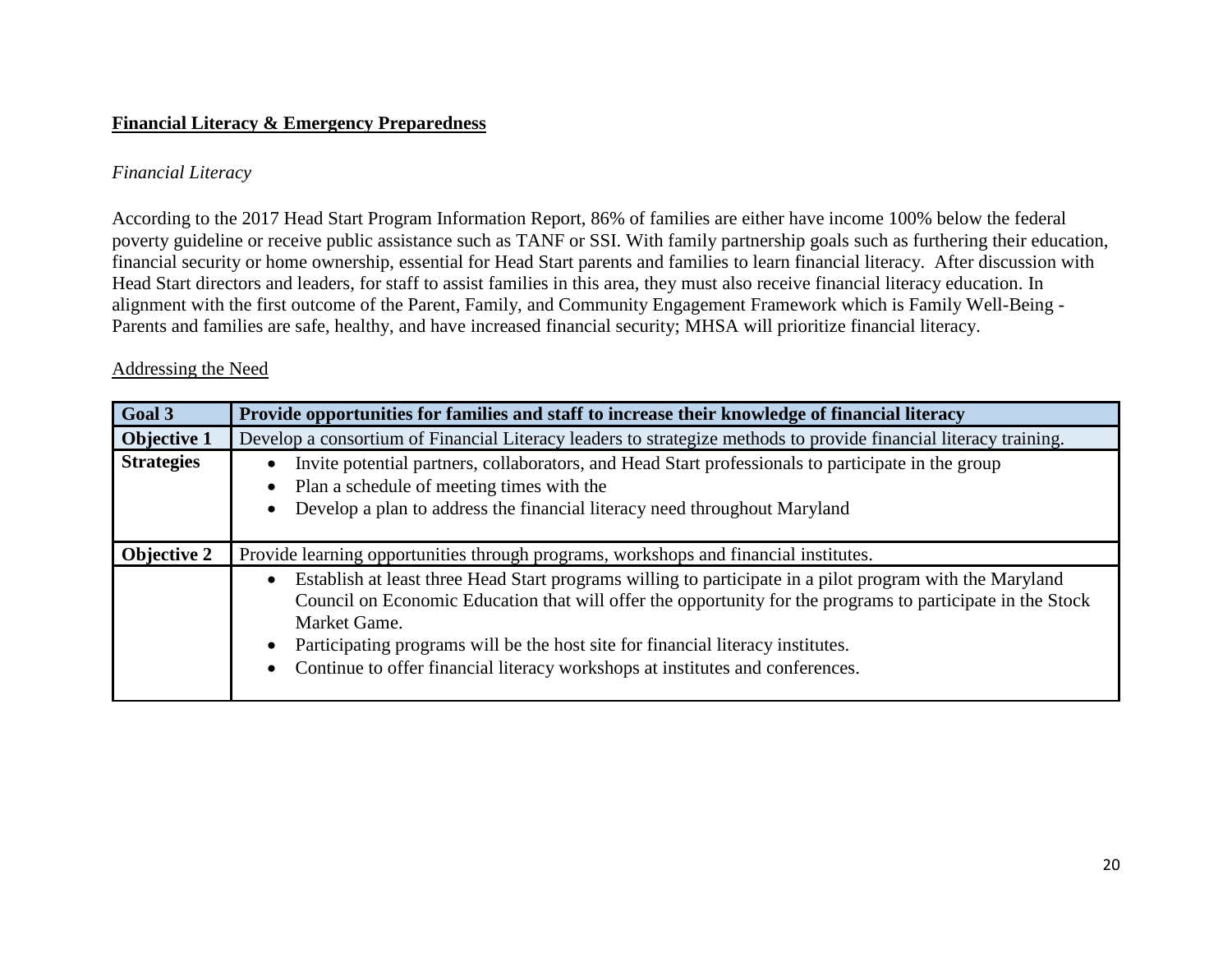# *Emergency Preparedness*

With the increased occurrence of crisis events taking place across the nation, and even close to home, a school shooting took place in Southern Maryland in 2017; it has become imperative to incorporate emergency preparedness into every Head Start programs policies and procedures.

| Goal 4             | Assist early childhood programs to be prepared for emergencies/crisis and help staff and families deal with<br>the aftermath of a crisis                                                                                                                                                                                                                                                                                                                                                                                                                |
|--------------------|---------------------------------------------------------------------------------------------------------------------------------------------------------------------------------------------------------------------------------------------------------------------------------------------------------------------------------------------------------------------------------------------------------------------------------------------------------------------------------------------------------------------------------------------------------|
| <b>Objective 1</b> | Improve access to training, education, and resources that will assist programs to prepare for emergencies/crisis and<br>work with staff and families in the aftermath of a crisis.                                                                                                                                                                                                                                                                                                                                                                      |
| <b>Strategies</b>  | Provide emergency preparedness preparation resources on the MHSA website.<br>Partner with the Office of Head Start Training and Technical Assistance Network, The National Center on<br>Health and the Maryland State Department of Education to provide training and professional development at<br>the MHSA Health Institute.<br>Prepare a list, guide, or network of partners across the state that can assist a program during the time of crisis<br>Create a Health Managers Network to help determine the health and wellness needs of the state. |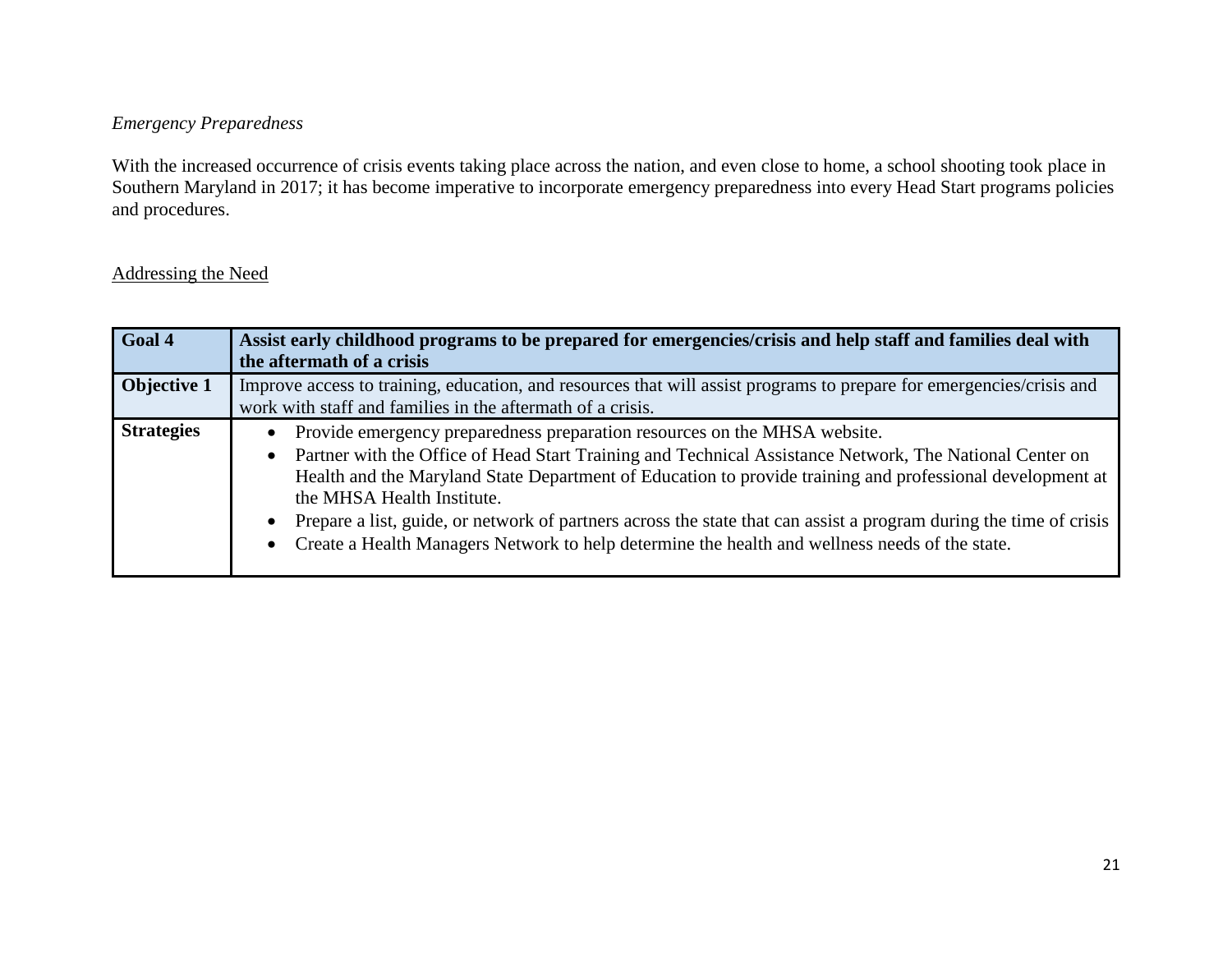# **Strategic Plan Overview**

# **Priority 1 - Partner with state child care systems emphasizing the Early Head Start-Child Care Partnership (EHS-CC) Initiatives**

MHSA will continue to prepare and assist Head Start, Early Head Start and Child Care programs to expand EHS-CC Partnerships and improve services. To accomplish this goal, MHSA will partner with programs in the state that support the childcare community in Maryland, create development tracks at MHSA workshops, conferences and institutes and advocate for continued funding on a Federal and State level to improve the quality of care.

Childcare providers will be invited to attend MHSA conferences and be provided resources to support their attendance. MHSA will provide training and development on fiscal management and transitions, as well as offer information workshops for childcare programs interested in EHS-CC Partnerships. MHSA continue to update the webpage dedicated to EHS-CC Partnership.

## **Priority 2 - Work with the State efforts to collect data regarding early childhood programs and child outcomes**

MHSA will continue to support the state efforts to collect data and track outcomes for children. To do so, MHSA will create opportunities for all stakeholders, including database providers to meet and discuss the data collection processes and develop a network of database administrators that will meet at specified intervals throughout the program year to share resources, tips and ideas.

MHSA will continue to work with stakeholders to explore ways to reduce the data entry burdens on programs across the State by working on the development of a bridge to assist with data entry between Head Start programs and the state system. MHSA will advocate for a state identifying number for Head Start children to ensure the accurate collection of data on Head Start children and work with MSDE to ensure EHS/HS voice and story is clearly expressed in the development of an annual report that will document data that shows the growth in programs such as Early Head Start and Head Start, Judy Centers, Child Care, and Family Child Care. MHSA will provide an Annual Report that reports and analyzes Head Start data on a statewide level.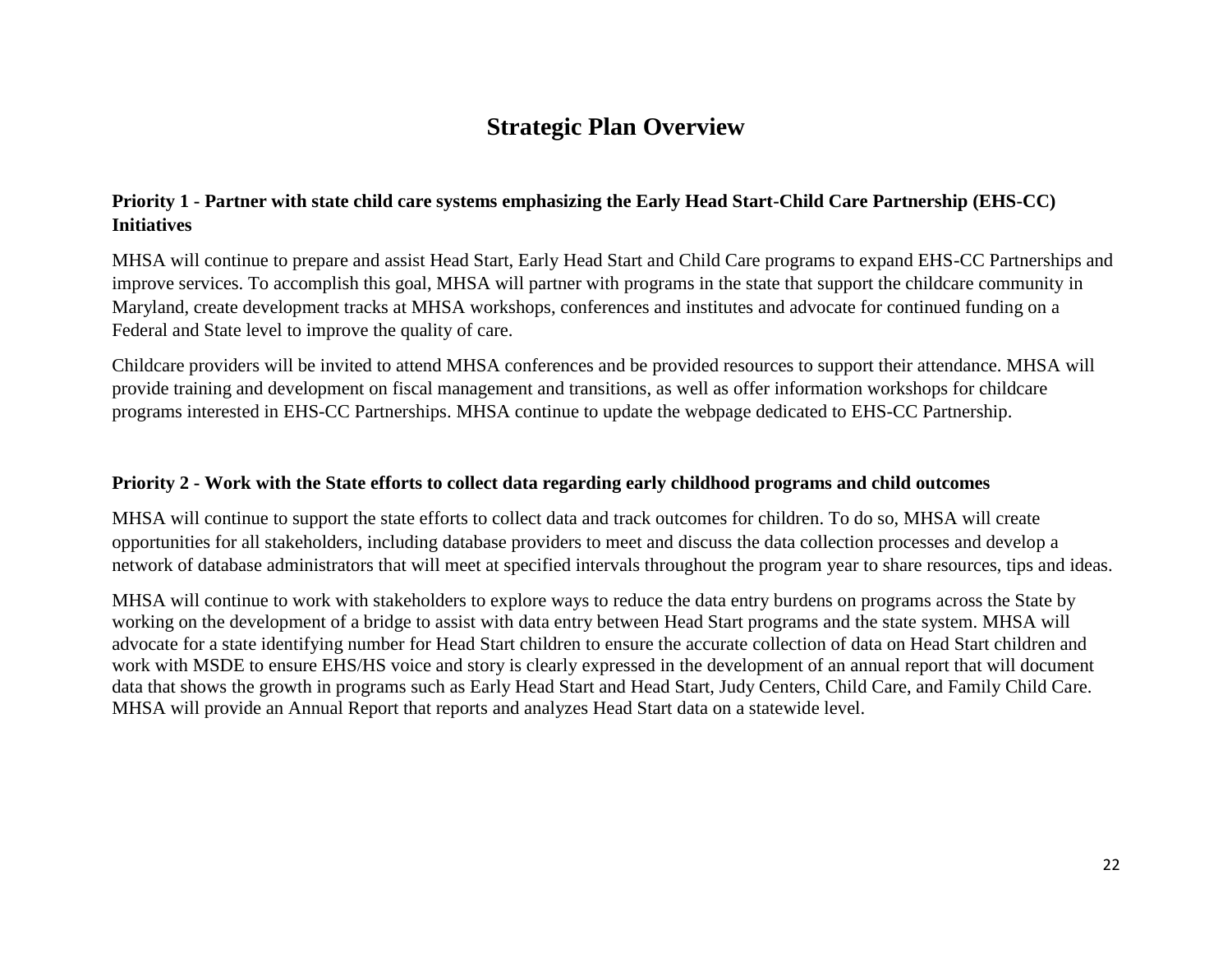# **Priority 3 - Support the expansion and access for high quality, workforce and career development opportunities for staff.**

MHSA will continue to contribute to the coordination of a statewide professional development system for all professions that work with the zero to five communities by supporting projects and initiatives that enhance the education and professional development of all Head Start staff and other early childhood educators. To do so, MHSA will promote professional development by posting resources and training opportunities on the MHSA website and provide tracks, workshops, and train the trainer programs at conferences that allow participants to receive professional certificates. MHSA will also work with MSDE to develop a CDA equivalent credential for Home Visitors.

MHSA will also continue to work with two and four-year colleges to improve degree opportunities for Head Start and other early childhood staff. To do so, MHSA will work with MSDE to explore options to allow CDA coursework to count towards a degree. MHSA will also advocate for and bring stakeholders together to create a workgroup that will develop a statewide, uniform program that includes HS and EHS classrooms as part of an educational development track (field placement for Early Childhood Educators) in colleges across the state.

MHSA will work to expand learning opportunities for Head Start staff in the areas Transportation, Finance, Nutrition Aides and other areas that may be under-represented at conferences and workshops. To do so, MHSA will provide learning opportunities for these staff by providing workshops and training around classroom hours and in regional areas that are accessible or through online methods; developing groups and forums for the staff to network, and by providing funding for substitutes.

MHSA will continue to expand learning opportunities for Family Advocates and EHS Home Visitors by supporting the State and OHS initiatives to expand the Parent, Family, and Community Engagement Framework, and by increased training that focuses on work with low-income families. To do so, MHSA will increase training offered at conferences and continue to partner with the Maryland Family Network to provide Parent Café's and develop a family engagement network or workgroup.

MHSA will also increase collaboration with colleges and universities by educating colleges and universities on Head Start and its impact on the community and by working with colleges and universities to develop a program that will their students to use EHS and HS classrooms as a training ground.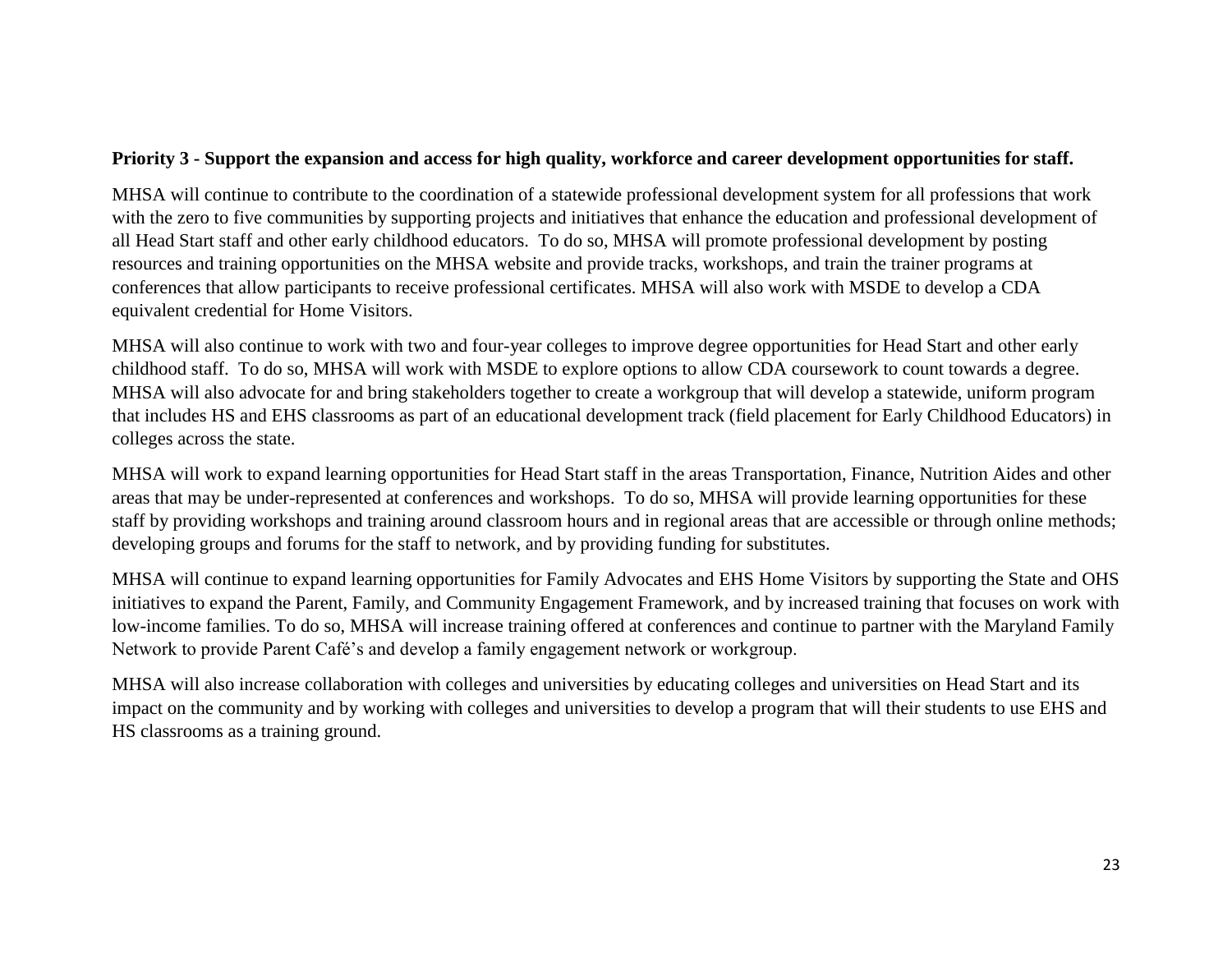# **Priority 4 - Collaborate with State Quality Improvement Systems (QRIS)**

MHSA will continue to work to reduce the amount of burden to using the MD EXCELS (QRIS) and promote its use throughout the state. To do so, MHSA will provide updates on MD EXCELS via the MHSA website by providing a dedicated page to MD EXCELS, and through meetings, conferences and institutes. MHSA will work with MSDE to research QRIS and Head Start alignment models from neighboring states and align Head Start quality measures with MD EXCELS quality measures. The goal is to allow a successful Head Start monitoring help programs reach a specific MD EXCELS level. MHSA will prepare a crosswalk and recommend a starting level based on the crosswalk. MHSA will advocate for the training of Program Coordinators, Quality Assurance Specialists, and Technical Assistance Specialists specifically to support Head Start programs and a work with MD EXCELS to develop a Head Start specific workgroup.

# **Priority 5 - Work with State School Systems to ensure continuity between Head Start and Kindergarten Readiness Assessment (KRA)**

MHSA will continue to promote the collaboration between Head Start programs, Childcare Partners, and the State School System to ensure success for all children in school readiness. MHSA will assist Head Start programs to understand KRA goals; support the creation of a system that provides an accurate collection of KRA data, and promote the continuous quality improvement of Head Start programs.

To do so, MHSA will do the following:

- Continue to use the KRA and CLASS data to offer training at the MHSA Fall Conference, meetings and stand-alone workshops and partner with Judy Centers and Maryland Family Network to create networking opportunities for all professionals that work in Early Childhood Education.
- Continue to support the KRA by providing a venue for Head Start programs to learn about KRA website page, conferences, workshops, and meetings, working with HSCCO to support programs to align their child outcome assessments with KRA and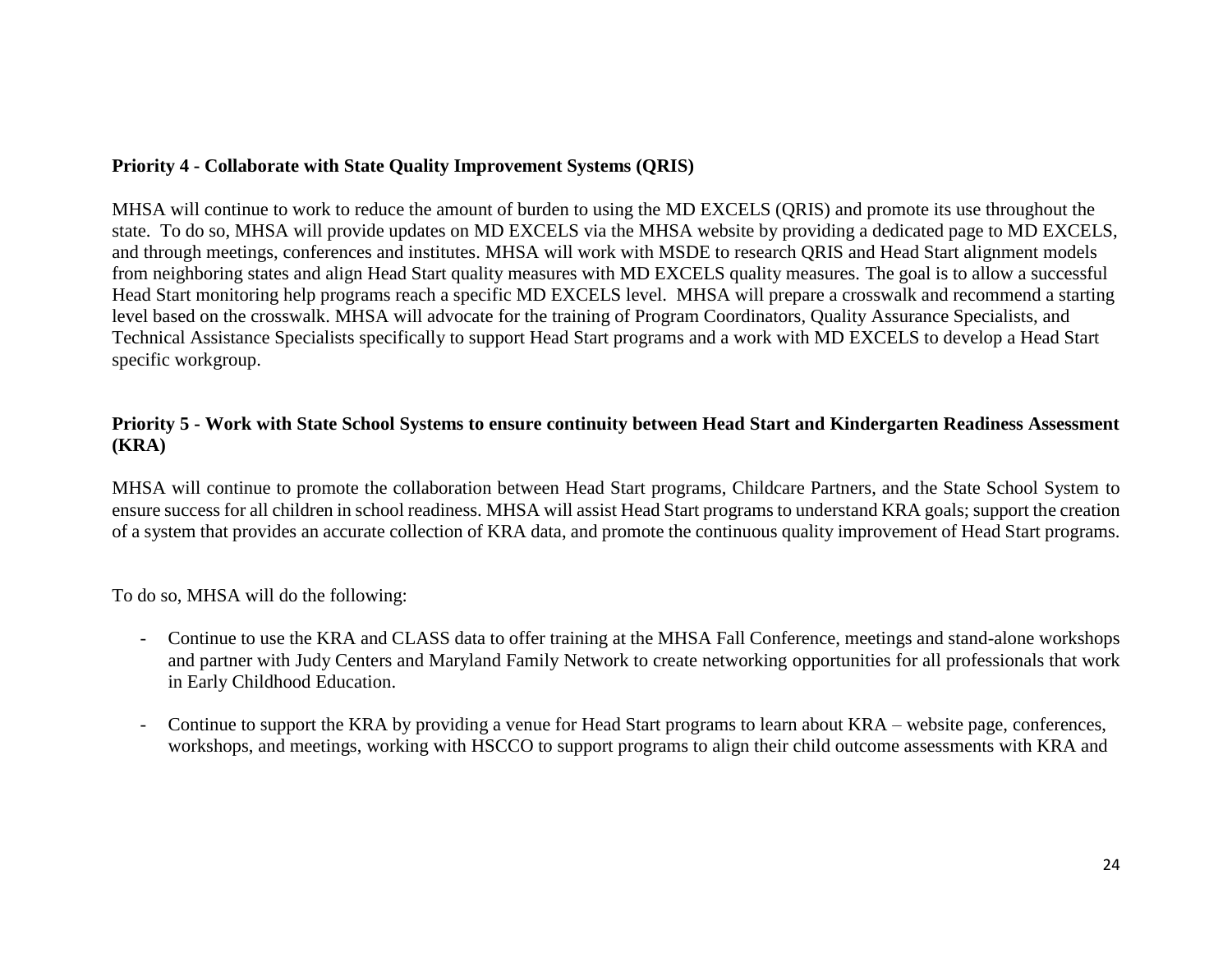to develop a recommended transition process from Head Start to Kindergarten. MHSA will continue to advocate for a state identifier for each Head Start child.

- Promote the continuous quality improvement of Head Start programs.
- Partner with the Division of Early Childhood to provide workshops discussing KRA to Head Start programs at conferences, workshops, and meetings.
- Link to KRA information on the MHSA website to help programs remain informed and updated.

#### **Regional Priority**

MHSA will strengthen the Health and Wellness of families through the professional development, networking and resource sharing of Head Start programs and staff throughout the state of Maryland. MHSA institutes, conferences, workshops, and programming will cover over-arching themes such as physical, mental, social and emotional health, but also specifically address incarceration, substance abuse, financial literacy, and emergency preparedness

#### *Incarceration*

MHSA will support school readiness by strengthening parent and child relationships between a child and a parent, especially fathers incarcerated, on probation or parole. MHSA will develop a network of community partners and collaborators to assess need, provide professional development and assistance to early child care professionals who are working with families dealing with incarceration. MHSA provide resources to support family services workers that will assist them with the transition of families with a parent entering prison or re-entering the home.